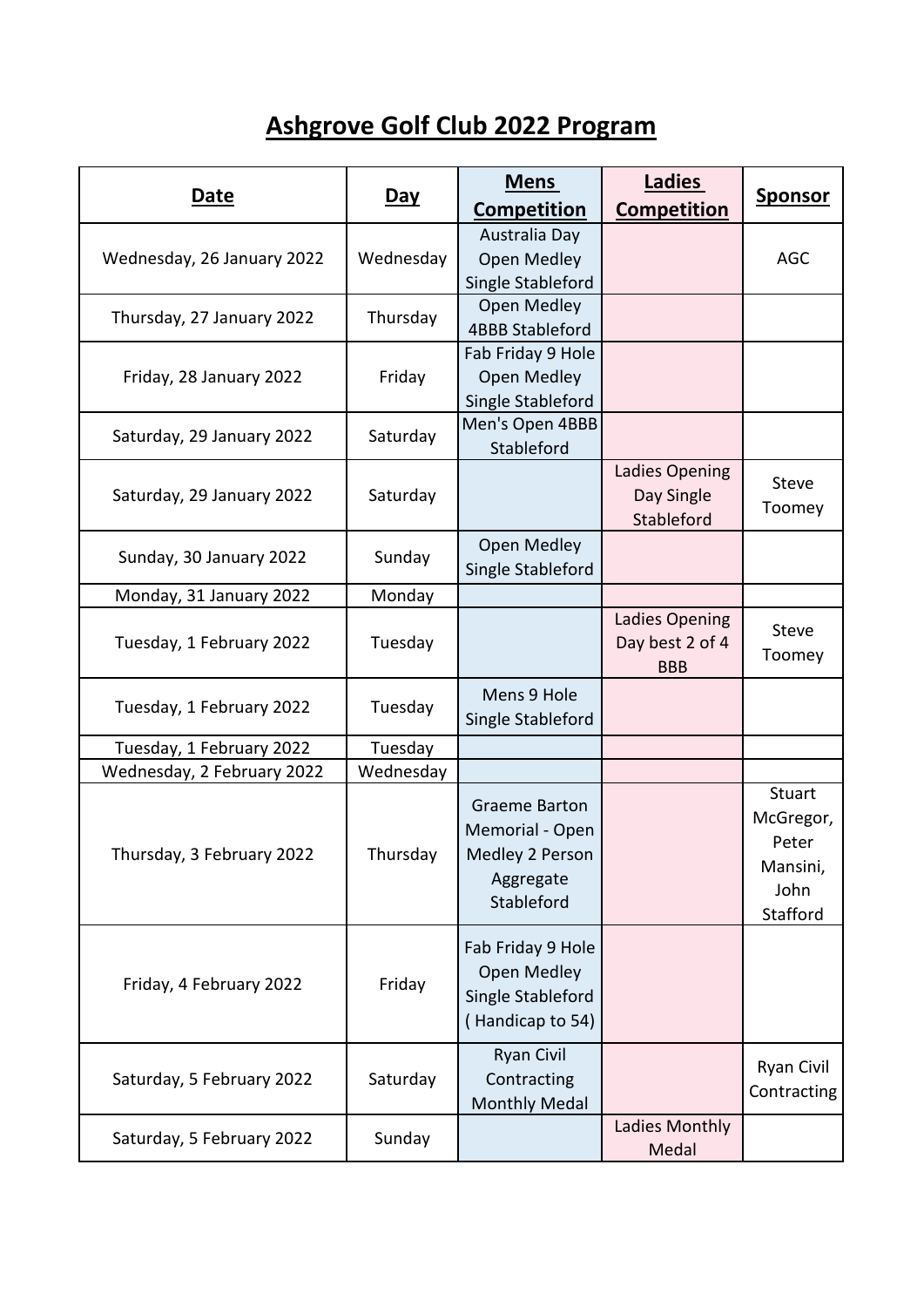| Sunday, 6 February 2022     | Sunday    | Open Medley<br>Single Stableford                                                 |                                                           |                                   |
|-----------------------------|-----------|----------------------------------------------------------------------------------|-----------------------------------------------------------|-----------------------------------|
| Monday, 7 February 2022     | Monday    |                                                                                  |                                                           |                                   |
| Tuesday, 8 February 2022    | Tuesday   |                                                                                  | Ladies Monthly<br>Medal - Single<br>Stroke                |                                   |
| Tuesday, 8 February 2022    | Tuesday   |                                                                                  | Ladies 9 Hole<br>Single Stableford                        |                                   |
| Tuesday, 8 February 2022    | Tuesday   | Mens 9 Hole<br>Single Stableford                                                 |                                                           |                                   |
| Wednesday, 9 February 2022  | Wednesday |                                                                                  |                                                           |                                   |
| Thursday, 10 February 2022  | Thursday  | Open Medley<br>Single Stableford                                                 |                                                           |                                   |
| Friday, 11 February 2022    | Friday    | Fab Friday 9 Hole<br>Open Medley<br>Single Stableford<br>(Handicap to 54)        |                                                           |                                   |
| Saturday, 12 February 2022  | Saturday  | Open Men's 4BBB<br>Stableford                                                    |                                                           |                                   |
| Saturday, 12 February 2022  | Saturday  |                                                                                  | Ladies 4BBB<br>Stableford                                 | Margaret<br>Marshall              |
| Sunday, 13 February 2022    | Sunday    | Open Medley<br>Single Stableford                                                 |                                                           |                                   |
| Monday, 14 February 2022    | Monday    |                                                                                  |                                                           |                                   |
| Tuesday, 15 February 2022   | Tuesday   | Men's 9 Hole<br>Single Stableford                                                |                                                           |                                   |
| Tuesday, 15 February 2022   | Tuesday   |                                                                                  | Ladies Fun Day -<br><b>Team Stableford</b><br>(Team Of 4) | Barbara<br>Miller &<br>Susan Lane |
| Wednesday, 16 February 2022 | Wednesday |                                                                                  |                                                           |                                   |
| Thursday, 17 February 2022  | Thursday  | Open Medley<br><b>Back Marker</b><br>Challenge                                   |                                                           |                                   |
| Friday, 18 February 2022    | Friday    | Fab Friday 9 Hole<br><b>Open Medley</b><br>Single Stableford<br>(Handicap to 54) |                                                           |                                   |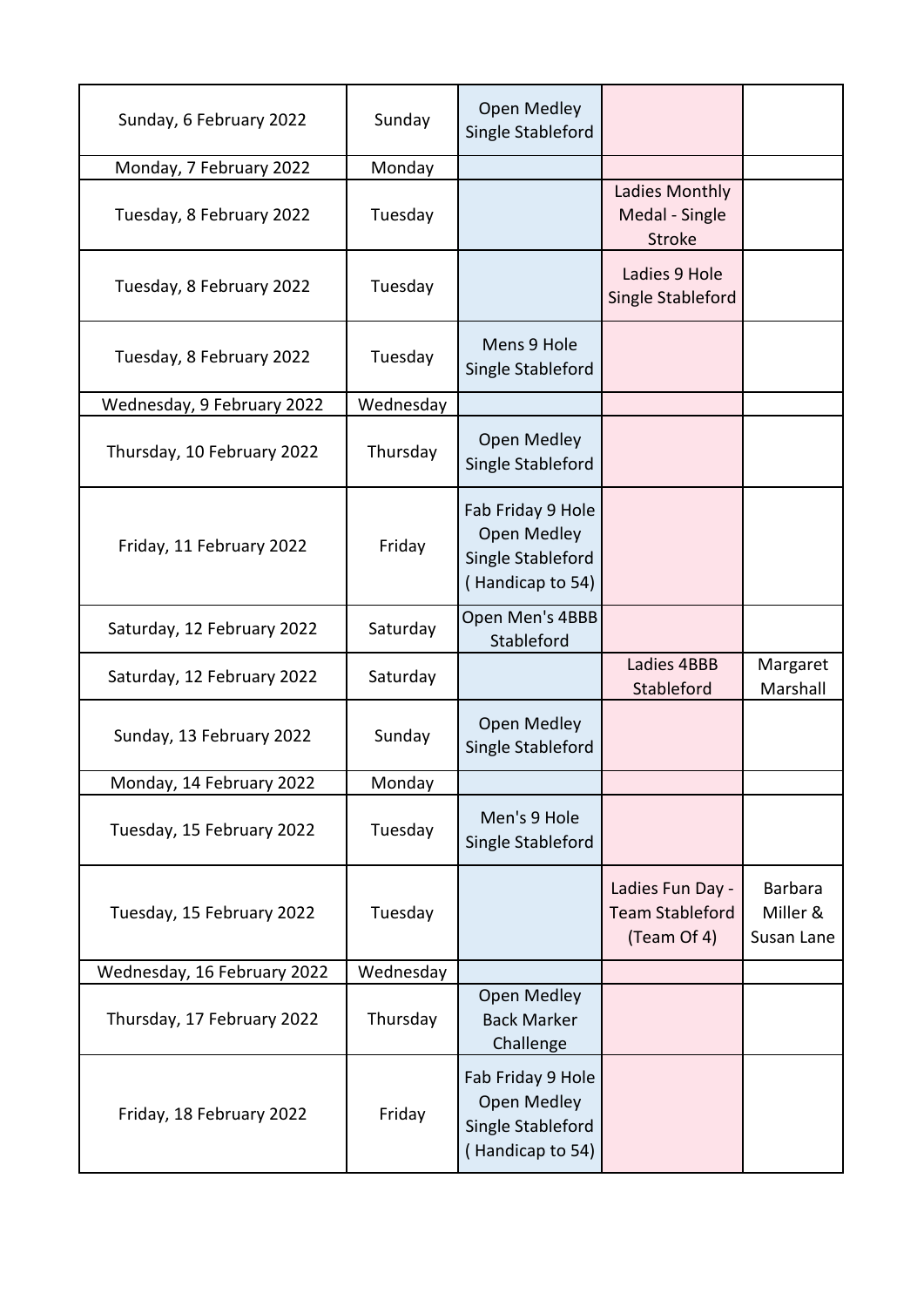|                             |           | Jim Newborough                         |                                    |                                                                      |
|-----------------------------|-----------|----------------------------------------|------------------------------------|----------------------------------------------------------------------|
|                             |           | <b>Memorial 4BBB</b>                   |                                    | Sid's Doors                                                          |
| Saturday, 19 February 2022  | Saturday  | Stroke V Par -                         |                                    | Andrew                                                               |
|                             |           | **Honour                               |                                    | <b>Brain</b>                                                         |
|                             |           | Board**                                |                                    |                                                                      |
| Saturday, 19 February 2022  | Sunday    |                                        | Ladies Single<br>Stableford        | Kate Muir                                                            |
|                             |           | <b>Superior Pak</b>                    |                                    |                                                                      |
|                             |           | <b>Super Series</b>                    |                                    | Superior                                                             |
| Sunday, 20 February 2022    | Sunday    | Round 1- Open                          |                                    | Pak Rob                                                              |
|                             |           | <b>Medley Single</b>                   |                                    | Wrigley                                                              |
|                             |           | Stableford                             |                                    |                                                                      |
| Monday, 21 February 2022    | Monday    |                                        |                                    |                                                                      |
| Tuesday, 22 February 2022   | Tuesday   | Men's 9 Hole<br>Single Stableford      |                                    |                                                                      |
| Tuesday, 22 February 2022   | Tuesday   |                                        | Ladies Single<br>Stableford        | Patricia<br>Moore                                                    |
|                             |           |                                        | Ladies 9 Hole                      |                                                                      |
| Tuesday, 22 February 2022   | Tuesday   |                                        | Single Stableford                  |                                                                      |
|                             |           |                                        |                                    |                                                                      |
| Wednesday, 23 February 2022 | Wednesday |                                        |                                    |                                                                      |
| Thursday, 24 February 2022  | Thursday  | Open Medley<br>Single Stableford       |                                    |                                                                      |
| Friday, 25 February 2022    | Friday    | VW Scramble 12<br>pm Shotgun Start     |                                    |                                                                      |
| Saturday, 26 February 2022  | Saturday  | Men's Open<br>Single Stableford        |                                    | Kevin Reed,<br>Rob Dunlop,<br>Graham<br>McNee,<br><b>Peter Price</b> |
| Saturday, 26 February 2022  | Saturday  |                                        | Ladies Single<br>Stableford        | Suzanne<br>Jordan                                                    |
| Sunday, 27 February 2022    | Sunday    | Open Medley<br>Single Stableford       |                                    |                                                                      |
| Monday, 28 February 2022    | Monday    |                                        |                                    |                                                                      |
| Tuesday, 1 March 2022       | Tuesday   |                                        | Ladies Monthly<br>Medal - Stroke   |                                                                      |
| Tuesday, 1 March 2022       | Tuesday   |                                        | Ladies 9 Hole<br>Single Stableford |                                                                      |
| Tuesday, 1 March 2022       | Tuesday   | Men's 9 hole<br><b>4BBB Stableford</b> |                                    |                                                                      |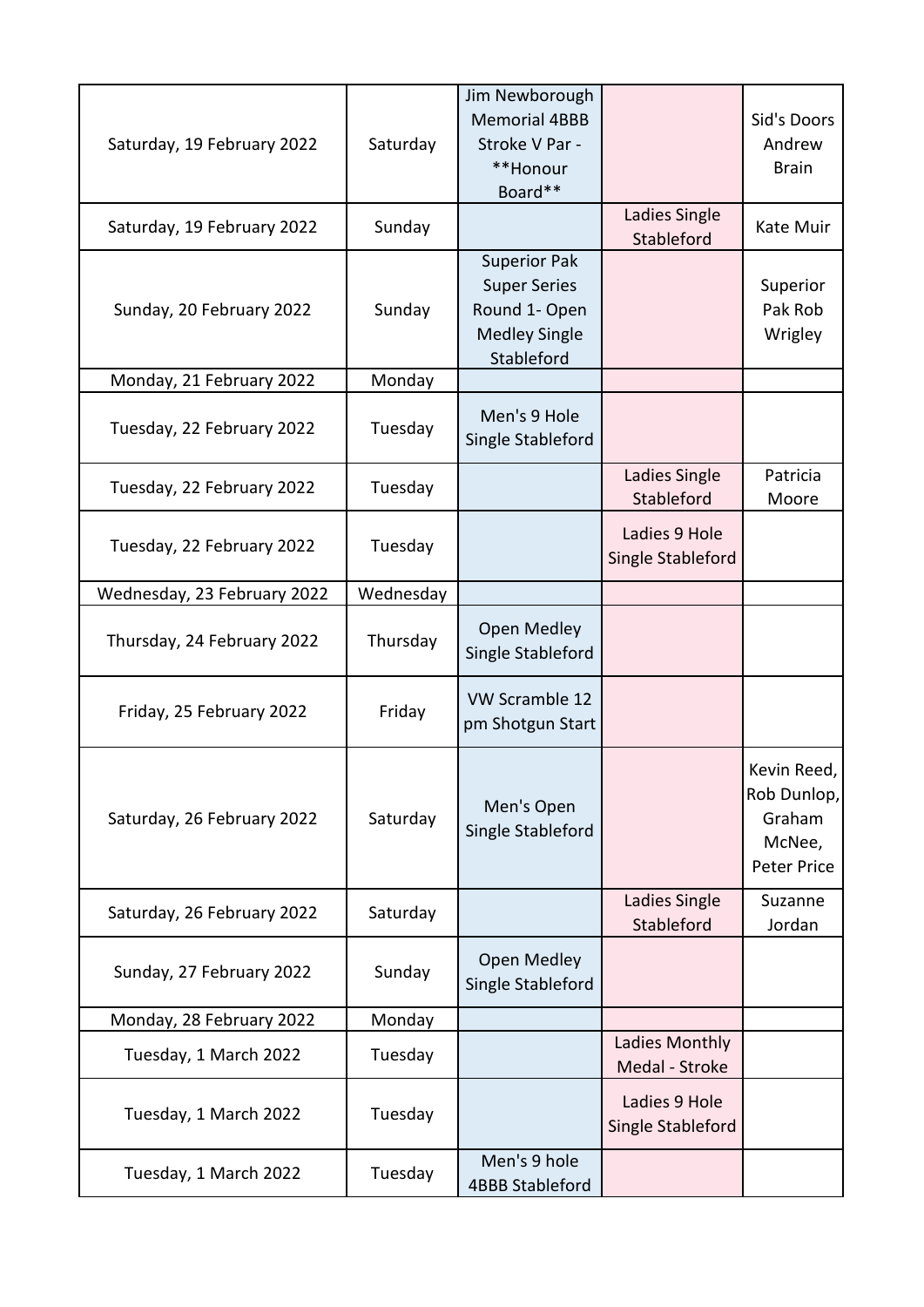|                         |          |                                 |                        | Ray Scott,        |
|-------------------------|----------|---------------------------------|------------------------|-------------------|
|                         |          |                                 |                        | Bruce Gill,       |
|                         |          | <b>Open Medley</b>              |                        | David             |
| Thursday, 3 March 2022  | Thursday | Single Stableford               |                        | Maguire,          |
|                         |          |                                 |                        | John              |
|                         |          |                                 |                        | Bennett           |
|                         |          | Fab Friday 9                    |                        |                   |
|                         |          | Hole Open                       |                        |                   |
| Friday, 4 March 2022    | Friday   | Medley (                        |                        |                   |
|                         |          | Handicap to 54)                 |                        |                   |
|                         |          | <b>Ryan Civil</b>               |                        |                   |
| Saturday, 5 March 2022  | Saturday | Contracting                     |                        | <b>Ryan Civil</b> |
|                         |          | <b>Monthly Medal</b>            |                        | Contracting       |
|                         |          |                                 | Ladies Monthly         |                   |
|                         |          |                                 | <b>Medal Single</b>    |                   |
| Saturday, 5 March 2022  | Saturday |                                 | <b>Stroke May</b>      |                   |
|                         |          |                                 | <b>McCarthy Cup</b>    |                   |
|                         |          |                                 |                        | Steven            |
|                         |          | Open Medley                     |                        | James             |
| Sunday, 6 March 2022    | Sunday   | <b>4BBB Stableford</b>          |                        | Accountant        |
|                         |          |                                 |                        | s - Steve         |
|                         |          |                                 |                        | Ascough           |
|                         |          |                                 |                        | Steven            |
|                         |          |                                 |                        | James             |
| Tuesday, 8 March 2022   | Tuesday  |                                 | <b>4BBB Stableford</b> | Accountant        |
|                         |          |                                 |                        | s - Steve         |
|                         |          |                                 |                        | Ascough           |
|                         |          |                                 | Ladies 9 Hole          |                   |
| Tuesday, 8 March 2022   | Tuesday  |                                 | Single Stableford      |                   |
|                         |          |                                 |                        |                   |
|                         |          | Men's 9 Hole                    |                        |                   |
| Tuesday, 8 March 2022   | Tuesday  | Single Stableford               |                        |                   |
|                         |          |                                 |                        |                   |
|                         |          |                                 |                        | Steven            |
|                         |          | Open Medley                     |                        | James             |
| Thursday, 10 March 2022 | Thursday | <b>4BBB Stableford</b>          |                        | Accountant        |
|                         |          |                                 |                        | s - Steve         |
|                         |          |                                 |                        | Ascough           |
|                         |          | Fab Friday 9                    |                        |                   |
| Friday, 11 March 2022   | Friday   | Hole Open                       |                        |                   |
|                         |          | Medley (                        |                        |                   |
|                         |          | Handicap to 54)<br>Mark Winston |                        | Steven            |
|                         |          | Memorial -                      |                        | James             |
|                         |          |                                 |                        |                   |
| Saturday, 12 March 2022 | Saturday | Handicap Vs Par<br>**Honour     |                        | Accountant        |
|                         |          |                                 |                        | s - Steve         |
|                         |          | Board**                         |                        | Ascough           |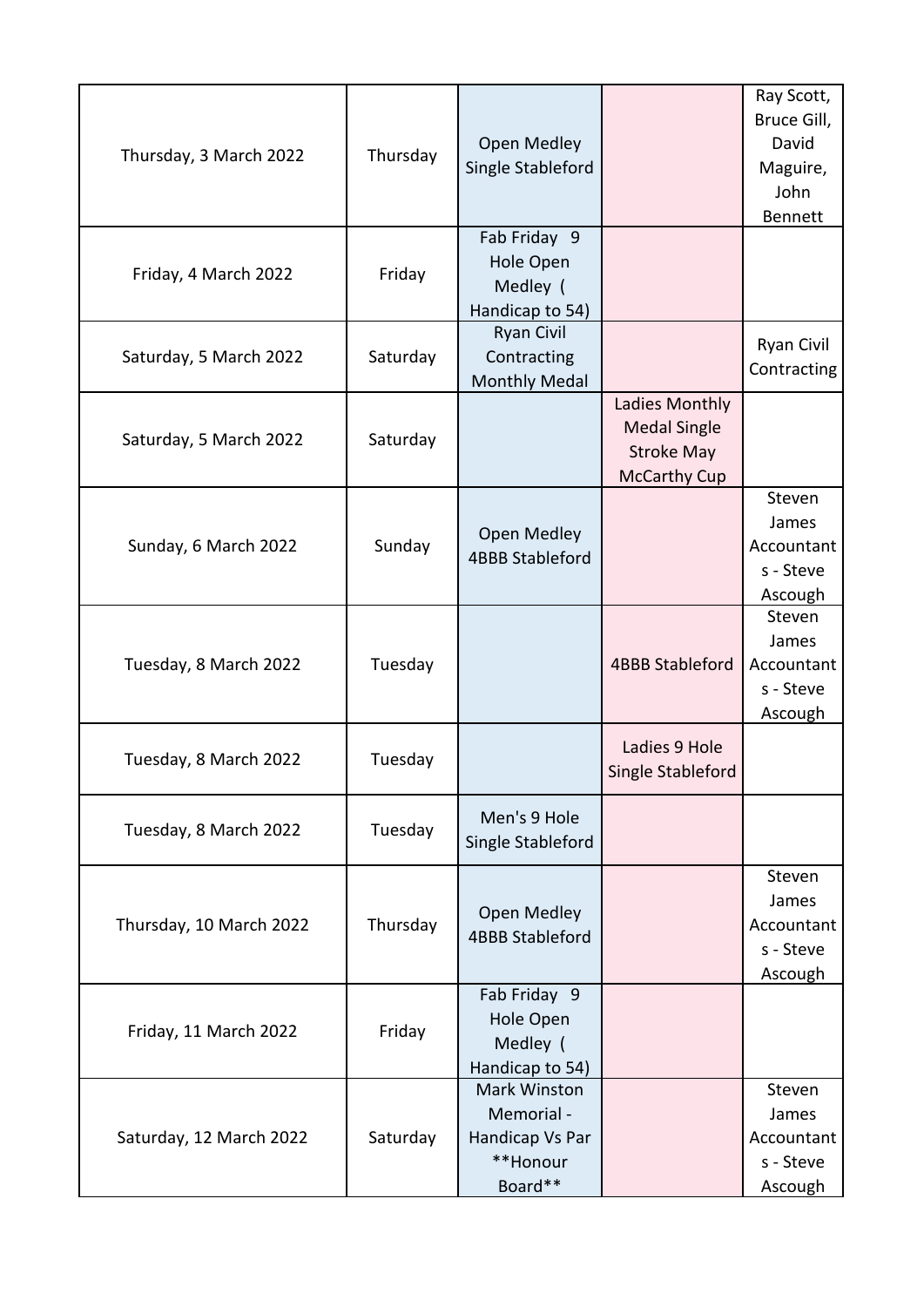| Saturday, 12 March 2022 | Saturday |                                                                                                    | Ladies Single<br>Stableford                   |                                                                         |
|-------------------------|----------|----------------------------------------------------------------------------------------------------|-----------------------------------------------|-------------------------------------------------------------------------|
| Sunday, 13 March 2022   | Sunday   | Open Medley<br>Single Stableford                                                                   |                                               |                                                                         |
| Monday, 14 March 2022   | Monday   |                                                                                                    |                                               |                                                                         |
| Tuesday, 15 March 2022  | Tuesday  | Ladies Irish<br>Fourball                                                                           |                                               |                                                                         |
| Tuesday, 15 March 2022  | Tuesday  |                                                                                                    | Ladies Irish<br>Fourball                      | Louise<br>Tregenza &<br>Lorell Digan                                    |
| Tuesday, 15 March 2022  | Tuesday  | Men's 9 Hole<br>Single Stable-ford                                                                 |                                               |                                                                         |
| Thursday, 17 March 2022 | Thursday | <b>Open Medley</b><br><b>Irish FourBall</b>                                                        |                                               | Shane<br>Grennan, M<br>aurie Hand,<br>Andrew<br>Grant, Phil<br>Williams |
| Friday, 18 March 2022   | Friday   | Fab Friday 9<br>Hole Open<br>Medley (<br>Handicap to 54)                                           |                                               |                                                                         |
| Saturday, 19 March 2022 | Saturday | St Patricks Day<br>Cup - Open<br><b>Medley Single</b><br><b>Stroke</b>                             |                                               | Matt<br>Wogan                                                           |
| Saturday, 19 March 2022 | Saturday |                                                                                                    |                                               |                                                                         |
| Sunday, 20 March 2022   | Sunday   | <b>Mixed Foursomes</b><br>Championships<br>36 holes<br>**Honour<br>Board** 7:30 am.<br>Groups of 6 |                                               |                                                                         |
| Monday, 21 March 2022   | Monday   |                                                                                                    |                                               |                                                                         |
| Monday, 21 March 2022   | Monday   |                                                                                                    |                                               |                                                                         |
| Tuesday, 22 March 2022  | Tuesday  |                                                                                                    | Ladies Single<br>Stableford<br>Patrons Trophy | <b>Bob</b><br>Macleod                                                   |
| Tuesday, 22 March 2022  | Tuesday  |                                                                                                    | Ladies 9 Hole<br>Single Stableford            |                                                                         |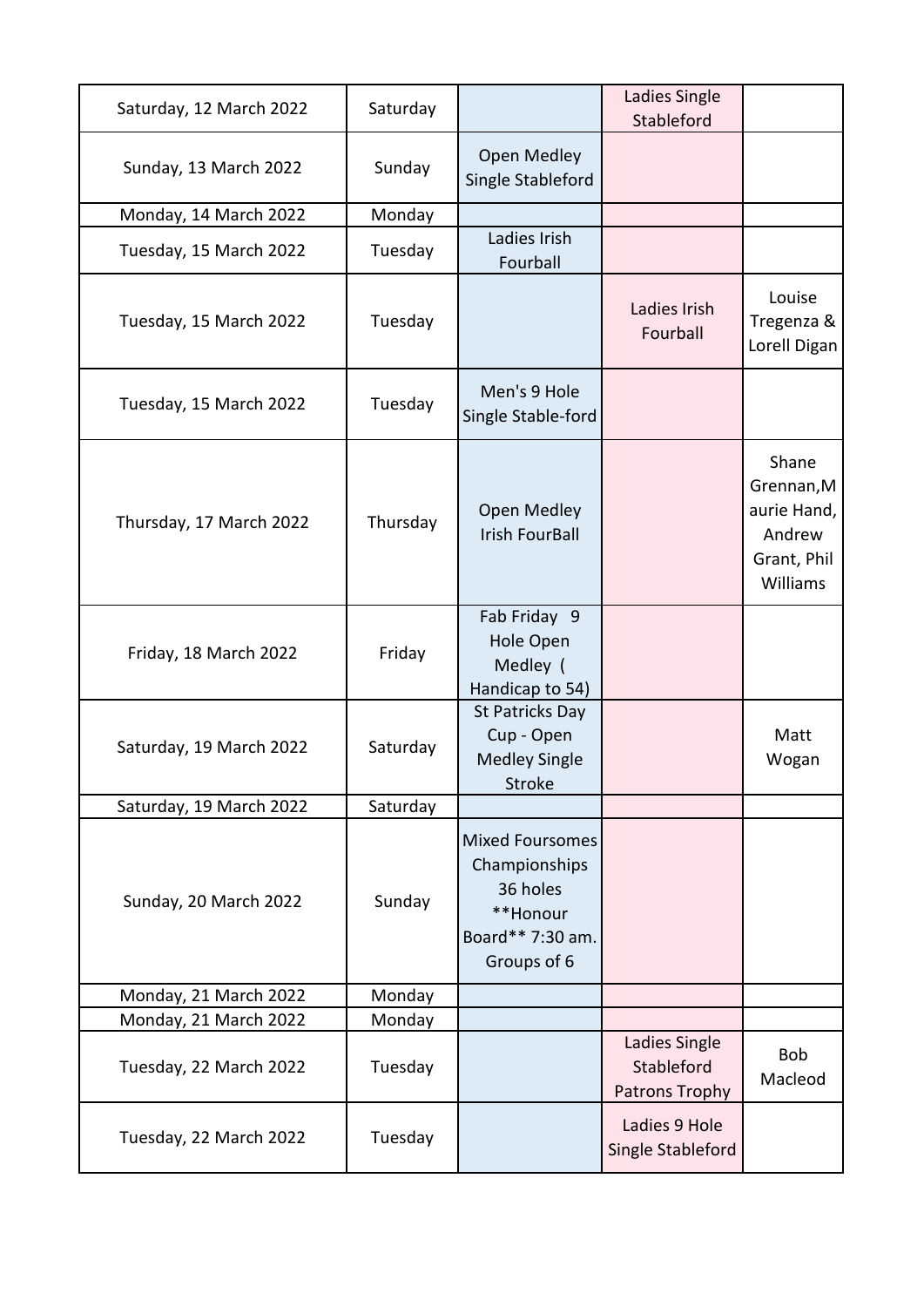| Tuesday, 22 March 2022  | Tuesday  | Men's 9 Hole<br>Single Stableford                                                                 |                                                                         |                                                |
|-------------------------|----------|---------------------------------------------------------------------------------------------------|-------------------------------------------------------------------------|------------------------------------------------|
| Thursday, 24 March 2022 | Thursday | Open Medley<br>Backmarker<br>Challenge - Single<br><b>Stroke</b>                                  |                                                                         |                                                |
| Friday, 25 March 2022   | Friday   | Fab Friday 9<br>Hole Open<br>Medley (<br>Handicap to 54)                                          |                                                                         |                                                |
| Saturday, 26 March 2022 | Saturday | Open Single<br>Stableford                                                                         |                                                                         | Peter<br>Brennan &<br><b>Bruce</b><br>McHattan |
| Saturday, 26 March 2022 | Saturday |                                                                                                   | Ladies 4BBB<br>Stableford                                               | Michelle<br><b>Burkitt</b>                     |
| Sunday, 27 March 2022   | Sunday   | <b>Superior Pak</b><br><b>Super Series</b><br>Round 2- Open<br><b>Medley Single</b><br>Stableford |                                                                         | Superior<br>Pak Rob<br>Wrigley                 |
| Tuesday, 29 March 2022  | Tuesday  |                                                                                                   | Ladies 2 Person<br>Ambrose                                              | Ann Hardie<br>& Sue<br>Moller                  |
| Tuesday, 29 March 2022  | Tuesday  | Men's 9 Hole<br>Single Stableford                                                                 |                                                                         |                                                |
| Thursday, 31 March 2022 | Thursday | Open Medley<br>Single Stableford                                                                  |                                                                         | Terry<br>Robinson                              |
| Friday, 1 April 2022    | Friday   | Fab Friday 9<br>Hole Open<br>Medley (<br>Handicap to 54)                                          |                                                                         |                                                |
| Saturday, 2 April 2022  | Saturday | <b>Ryan Civil</b><br>Contracting                                                                  |                                                                         | Ryan Civil<br>Contracting                      |
| Saturday, 2 April 2022  | Saturday |                                                                                                   | Ladies Monthly<br>Medal - Single<br>Stroke                              |                                                |
| Sunday, 3 April 2022    | Sunday   | Open Medley<br>Single Stableford                                                                  |                                                                         |                                                |
| Monday, 4 April 2022    | Monday   |                                                                                                   |                                                                         |                                                |
| Tuesday, 5 April 2022   | Tuesday  |                                                                                                   | Ladies Monthly<br>Medal - Single<br>Stroke - May<br><b>McCarthy Cup</b> |                                                |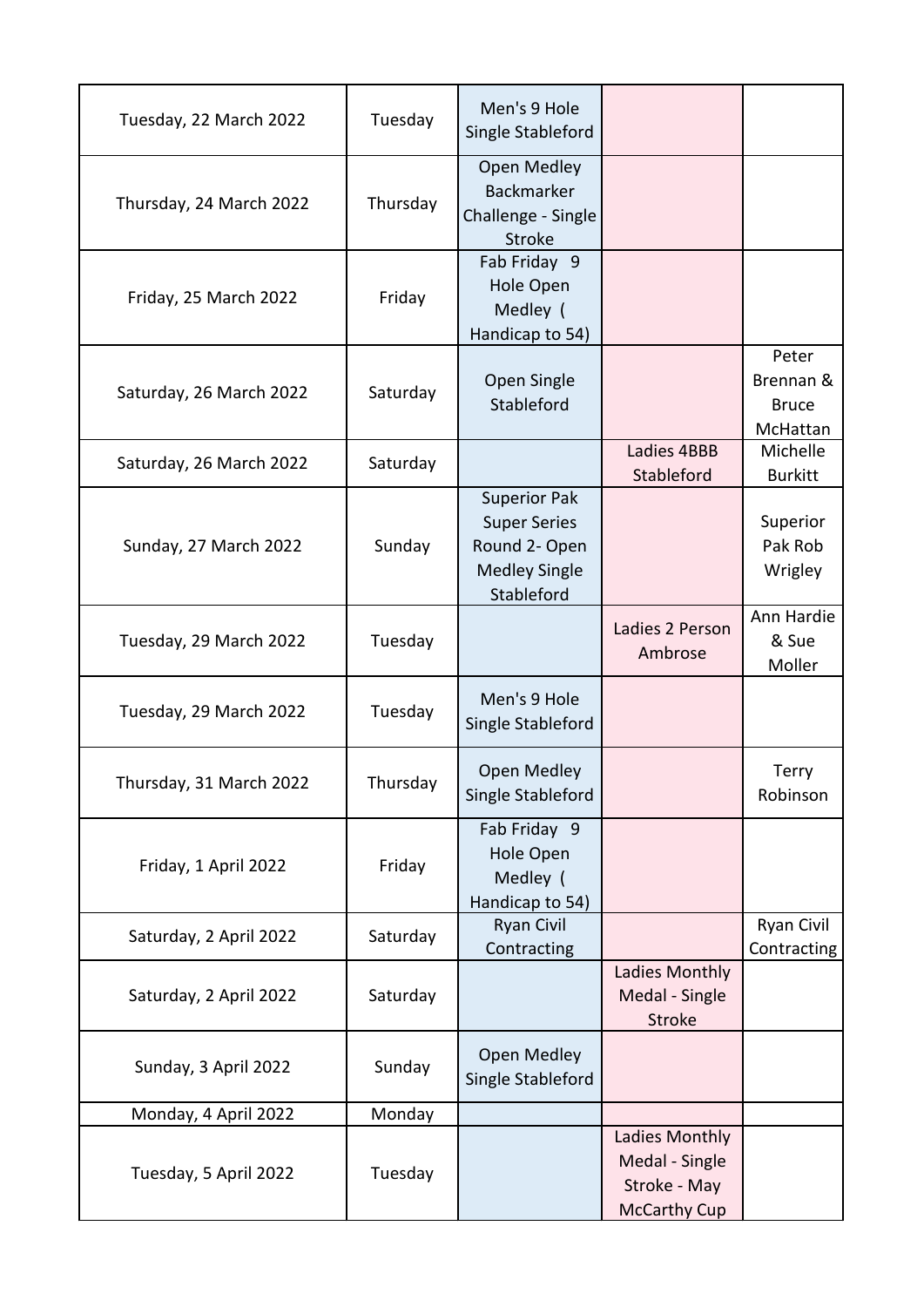| Tuesday, 5 April 2022   | Tuesday  |                                                                                               | Ladies 9 Hole<br>Single Stableford |                                             |
|-------------------------|----------|-----------------------------------------------------------------------------------------------|------------------------------------|---------------------------------------------|
| Tuesday, 5 April 2022   | Tuesday  | Men's 9 Hole<br><b>4BBB Stableford</b>                                                        |                                    |                                             |
| Thursday, 7 April 2022  | Thursday | <b>Open Medley</b><br>Single Stableford                                                       |                                    | Peter<br>Dempsey                            |
| Friday, 8 April 2022    | Friday   | Fab Friday 9<br>Hole Open<br>Medley (<br>Handicap to 54)                                      |                                    |                                             |
| Saturday, 9 April 2022  | Saturday | <b>Mens Foursomes</b><br>Championship<br><b>Honour Board</b><br>Shotgun Start<br>7:30 & 12:30 |                                    | <b>Rode Pools</b><br>Luke & Carl<br>Gervais |
| Saturday, 9 April 2022  | Saturday |                                                                                               |                                    |                                             |
| Sunday, 10 April 2022   | Sunday   | Open Medley<br>Single Stableford                                                              |                                    |                                             |
| Monday, 11 April 2022   | Monday   |                                                                                               |                                    |                                             |
| Tuesday, 12 April 2022  | Tuesday  |                                                                                               | Ladies Texan<br>Fourball           | Sue Ledlie &<br>Helen<br>Carfrae            |
| Tuesday, 12 April 2022  | Tuesday  |                                                                                               |                                    |                                             |
| Tuesday, 12 April 2022  | Tuesday  | Men's 9 hole<br>Single Stableford                                                             |                                    |                                             |
| Thursday, 14 April 2022 | Thursday | Open Medley<br>Single Stableford                                                              |                                    |                                             |
| Friday, 15 April 2022   | Friday   | Good Friday - No<br>Competition                                                               |                                    |                                             |
| Saturday, 16 April 2022 | Saturday | Easter Saturday<br>Single Stableford                                                          |                                    |                                             |
| Saturday, 16 April 2022 | Saturday |                                                                                               | Ladies Single<br>Stableford        |                                             |
| Sunday, 17 April 2022   | Sunday   | Easter Sunday<br>Open Medley<br>Single Stableford                                             |                                    |                                             |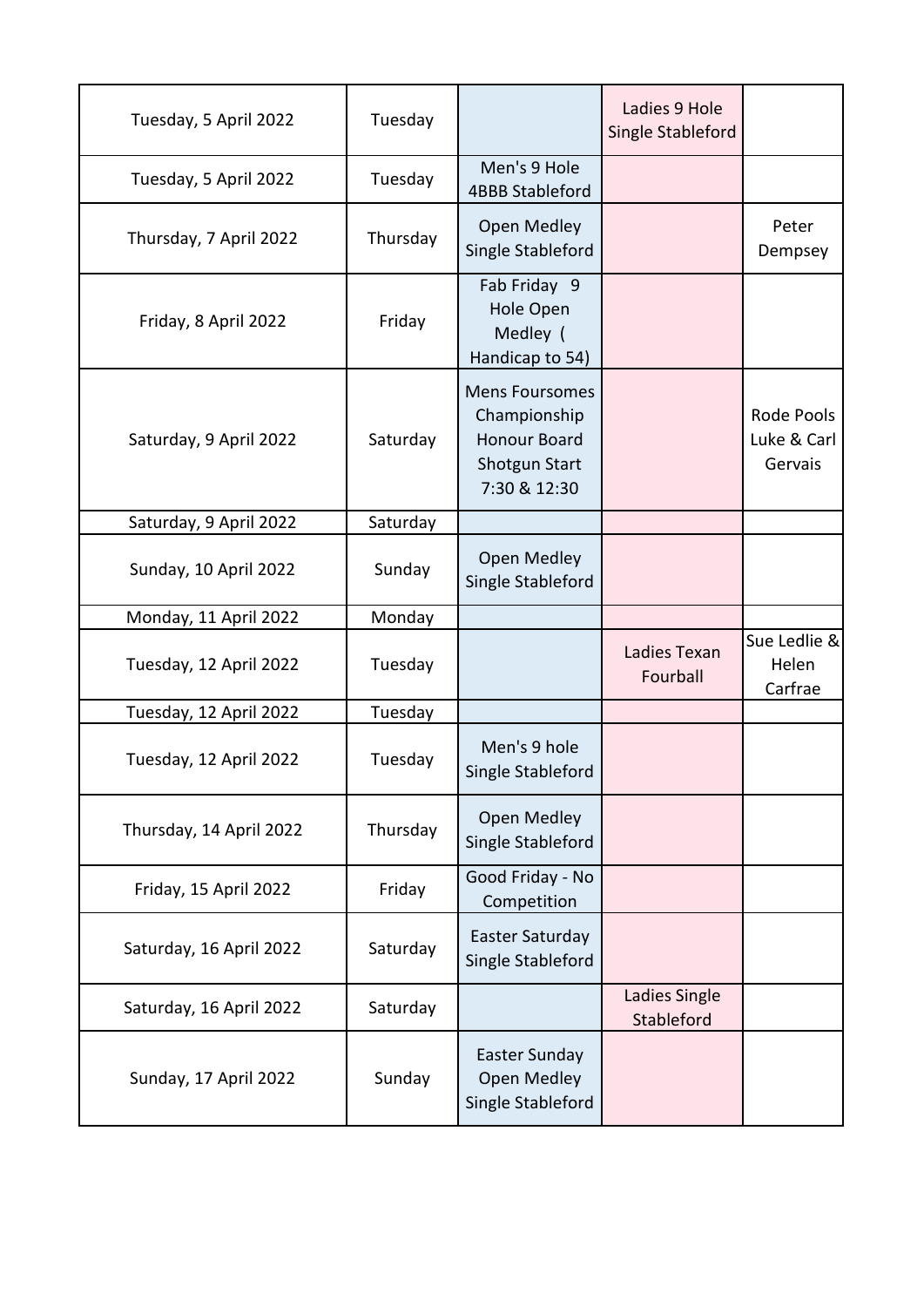| Monday, 18 April 2022   | Monday   | <b>Easter Monday</b><br><b>Public Holiday</b><br><b>Open Medley</b><br>Single Stableford      |                                                              |                                   |
|-------------------------|----------|-----------------------------------------------------------------------------------------------|--------------------------------------------------------------|-----------------------------------|
| Tuesday, 19 April 2022  | Tuesday  |                                                                                               | Ladies 4BBB<br>Stableford                                    | Chris Low &<br>Gail<br>Cartwright |
| Tuesday, 19 April 2022  | Tuesday  |                                                                                               | Ladies 9 Hole<br>Single Stableford                           |                                   |
| Tuesday, 19 April 2022  | Tuesday  | Men's 9 Hole<br>Single Stableford                                                             |                                                              |                                   |
| Thursday, 21 April 2022 | Thursday | Open Medley<br>Single Stroke Back<br>Marker Challenge                                         |                                                              |                                   |
| Friday, 22 April 2022   | Friday   | Fab Friday 9<br>Hole Open<br>Medley (<br>Handicap to 54)                                      | Ladies Bronze<br>Pennants @<br>Indooroopilly<br>McLeod v AGC |                                   |
| Saturday, 23 April 2022 | Saturday | <b>ANZAC DAY - War</b><br><b>Memorial Shield -</b><br>Open Medley<br>Single stableford        |                                                              |                                   |
| Sunday, 24 April 2022   | Sunday   | <b>Superior Pak</b><br>Series Rd 3 Open<br><b>Medley Single</b><br>Stableford                 |                                                              | Superior<br>Pak Rob<br>Wrigley    |
| Monday, 25 April 2022   | Monday   | <b>Anzac DAY</b><br>Holiday - Open<br><b>Medley Single</b><br>stableford Club<br>Opens at 1pm |                                                              |                                   |
| Tuesday, 26 April 2022  | Tuesday  |                                                                                               | Ladies Presidents<br>Trophy - Single<br>Stableford           | Susan Lane                        |
| Tuesday, 26 April 2022  | Tuesday  |                                                                                               | Ladies 9 Hole<br>Single Stableford                           |                                   |
| Tuesday, 26 April 2022  | Tuesday  | Men's 9 Hole<br>Single Stableford                                                             |                                                              |                                   |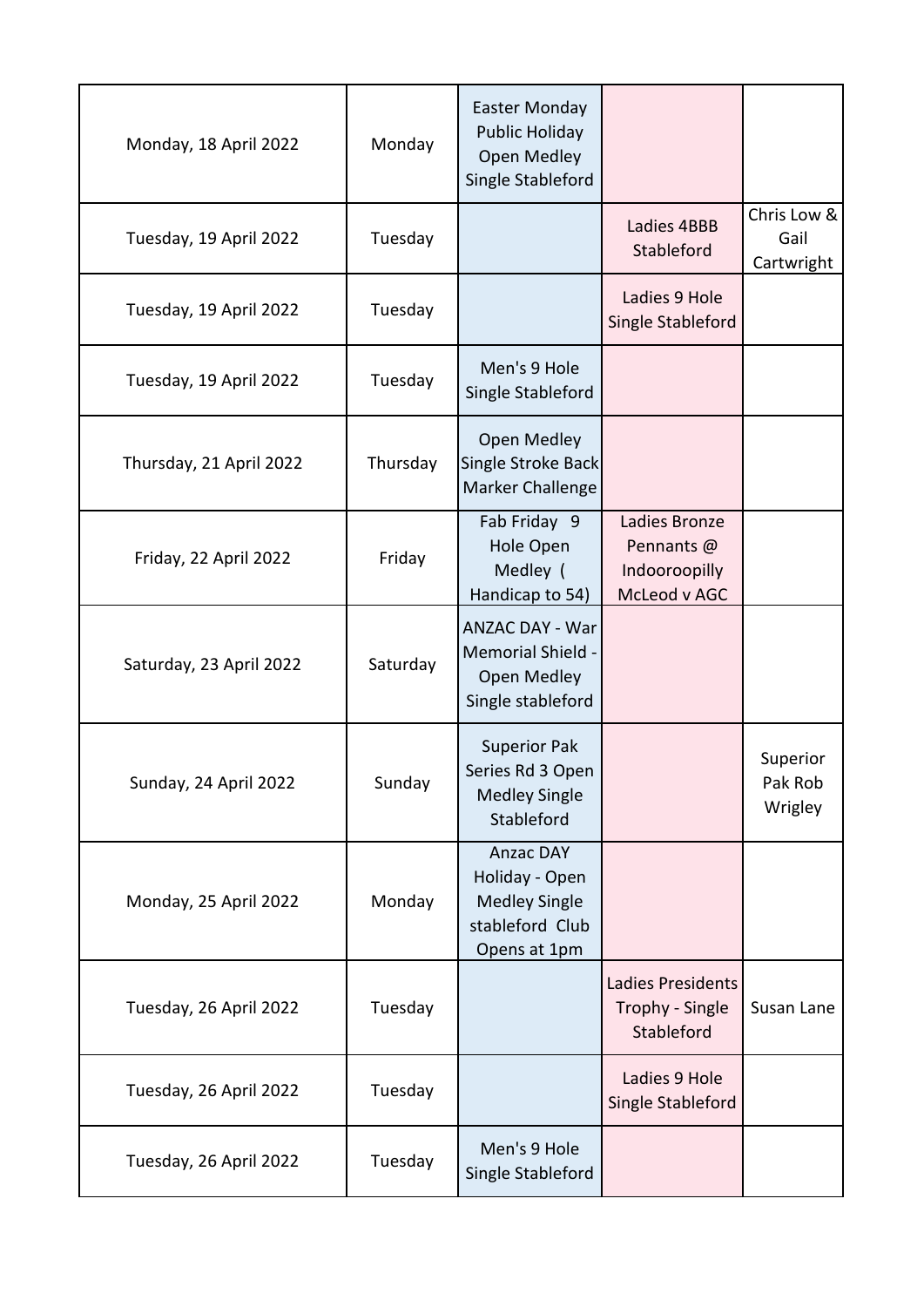| Thursday, 28 April 2022 | Thursday | <b>Open Medley</b><br><b>4BBB Stableford</b>                                           |                                                                    | John<br>Richards                 |
|-------------------------|----------|----------------------------------------------------------------------------------------|--------------------------------------------------------------------|----------------------------------|
| Friday, 29 April 2022   | Friday   | Fab Friday 9<br>Hole Open<br>Medley (<br>Handicap to 54)                               | Ladies Bronze<br>Pennants @<br>McLeod AGC v<br>Gailes              |                                  |
| Saturday, 30 April 2022 | Saturday | Presidents v<br><b>Captains Day</b><br><b>Open Medley</b><br><b>4BBB Stableford</b>    |                                                                    | Jenny Lang<br>& Paul<br>McLennan |
| Saturday, 30 April 2022 | Saturday |                                                                                        |                                                                    |                                  |
| Sunday, 1 May 2022      | Sunday   | Open Medley<br>Single Stableford                                                       |                                                                    |                                  |
| Monday, 2 May 2022      | Monday   | Labour Day -<br><b>Open Medley</b><br>Single Stableford                                |                                                                    |                                  |
| Tuesday, 3 May 2022     | Tuesday  |                                                                                        | <b>Monthly Medal</b><br>Single Stroke -<br>Jessica Smith<br>Trophy |                                  |
| Tuesday, 3 May 2022     | Tuesday  |                                                                                        | Ladies 9 Hole<br>Single Stableford                                 |                                  |
| Tuesday, 3 May 2022     | Tuesday  | Mens 9 Hole<br><b>4BBB Stableford</b>                                                  |                                                                    |                                  |
| Thursday, 5 May 2022    | Thursday | <b>Open Medley</b><br>Single Stableford                                                |                                                                    |                                  |
| Friday, 6 May 2022      | Friday   | Fab Friday 9<br>Hole Open<br>Medley (<br>Handicap to 54)                               | <b>Ladies Pennants</b><br>@Oxley Pacific v<br><b>AGC</b>           |                                  |
| Saturday, 7 May 2022    | Saturday | Monthly Medal &<br>Murray Wenck<br>Qualifier (8 to<br><b>Qualify for</b><br>Matchplay) |                                                                    |                                  |
| Saturday, 7 May 2022    | Saturday |                                                                                        | Ladies Monthly<br>Medal                                            |                                  |
| Sunday, 8 May 2022      | Sunday   | Mothers Day -<br><b>Open Medley</b><br>Single Stableford                               |                                                                    |                                  |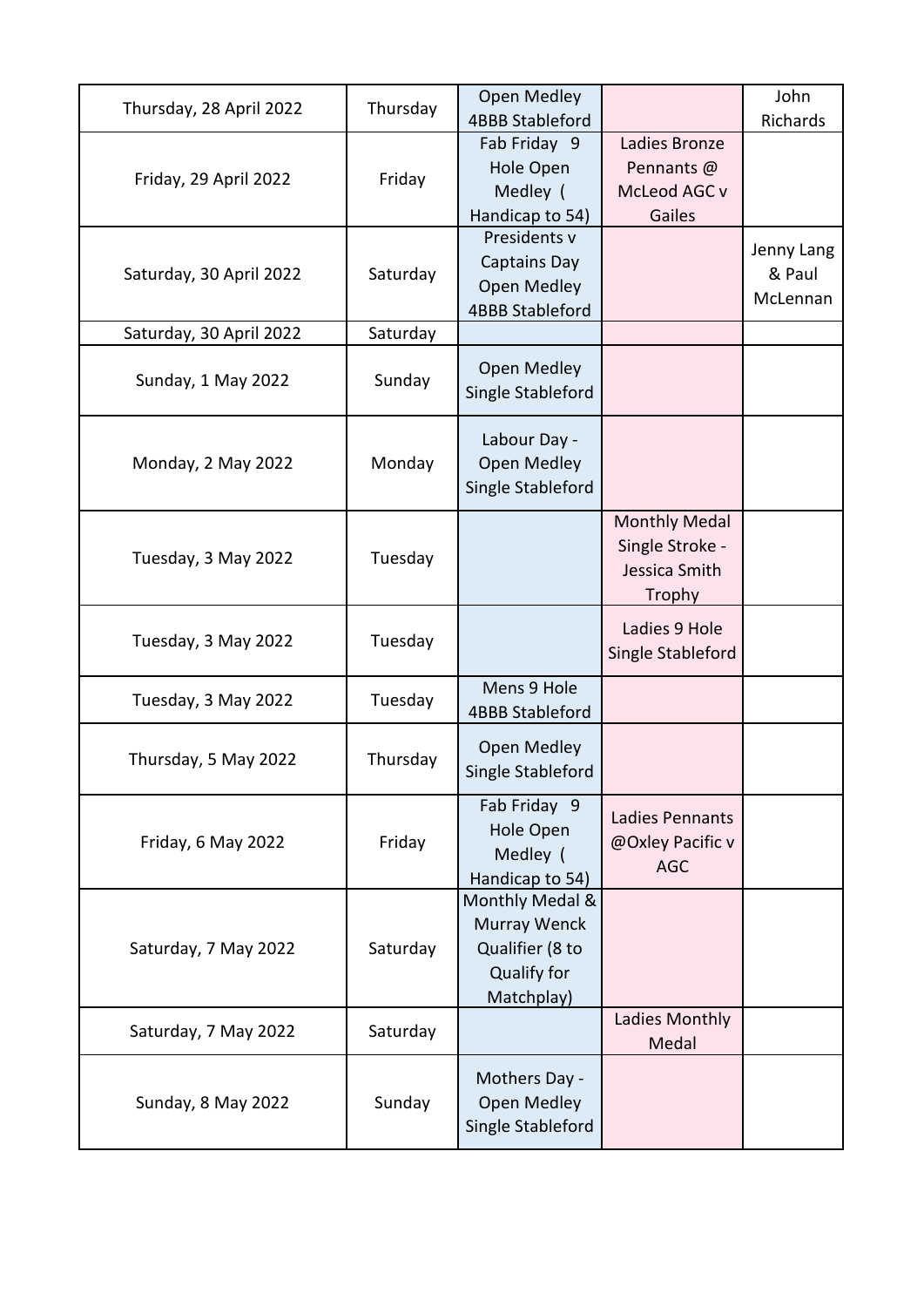| Tuesday, 10 May 2022   | Tuesday   |                                                                        | Club Captain's<br>Trophy - Ladies<br>Single Stableford          | Jenny Lang                                    |
|------------------------|-----------|------------------------------------------------------------------------|-----------------------------------------------------------------|-----------------------------------------------|
| Tuesday, 10 May 2022   | Tuesday   |                                                                        | Ladies 9 Hole<br>Single Stableford                              |                                               |
| Tuesday, 10 May 2022   | Tuesday   | Men's 9 Hole<br>Single Stableford                                      |                                                                 |                                               |
| Thursday, 12 May 2022  | Thursday  | <b>Open Medley</b><br>Single Stableford                                |                                                                 |                                               |
| Friday, 13 May 2022    | Friday    |                                                                        | Ladies Bronze<br>Pennants<br>@Pacific AGC v<br><b>Brisbane</b>  |                                               |
| Friday, 13 May 2022    | Friday    | Fab Friday 9<br>Hole Open<br>Medley (<br>Handicap to 54)               |                                                                 |                                               |
| Saturday, 14 May 2022  | Saturday  | Mens 4BBB<br>Stableford &<br>Murray Wenck<br><b>Quarter Final</b>      |                                                                 | David<br>Mckay &<br><b>Bruce</b><br>Parmenter |
| Saturday, 14 May 2022  | Saturday  |                                                                        | Ladies 4BBB<br>Stableford                                       | Kim Lewin                                     |
| Sunday, 15 May 2022    | Sunday    | Open Medley<br><b>4BBB Stableford</b>                                  |                                                                 |                                               |
| Sunday, 15 May 2022    | Sunday    |                                                                        |                                                                 |                                               |
| Tuesday, 17 May 2022   | Tuesday   |                                                                        | Club President's<br><b>Trophy Ladies</b><br>Single Stableford   | Paul<br>Mclennan                              |
| Tuesday, 17 May 2022   | Tuesday   |                                                                        | Ladies 9 Hole<br>Single Stableford                              |                                               |
| Tuesday, 17 May 2022   | Tuesday   | Men's 9 Hole                                                           |                                                                 | Paul                                          |
| Wednesday, 18 May 2022 | Wednesday |                                                                        |                                                                 |                                               |
| Thursday, 19 May 2022  | Thursday  | Open Medley<br><b>Back Marker</b><br><b>Challenge Single</b><br>Stroke |                                                                 |                                               |
| Friday, 20 May 2022    | Friday    |                                                                        | <b>Bronze Pennants</b><br>@Ashgrove<br>Oxley v AGC 8am<br>start |                                               |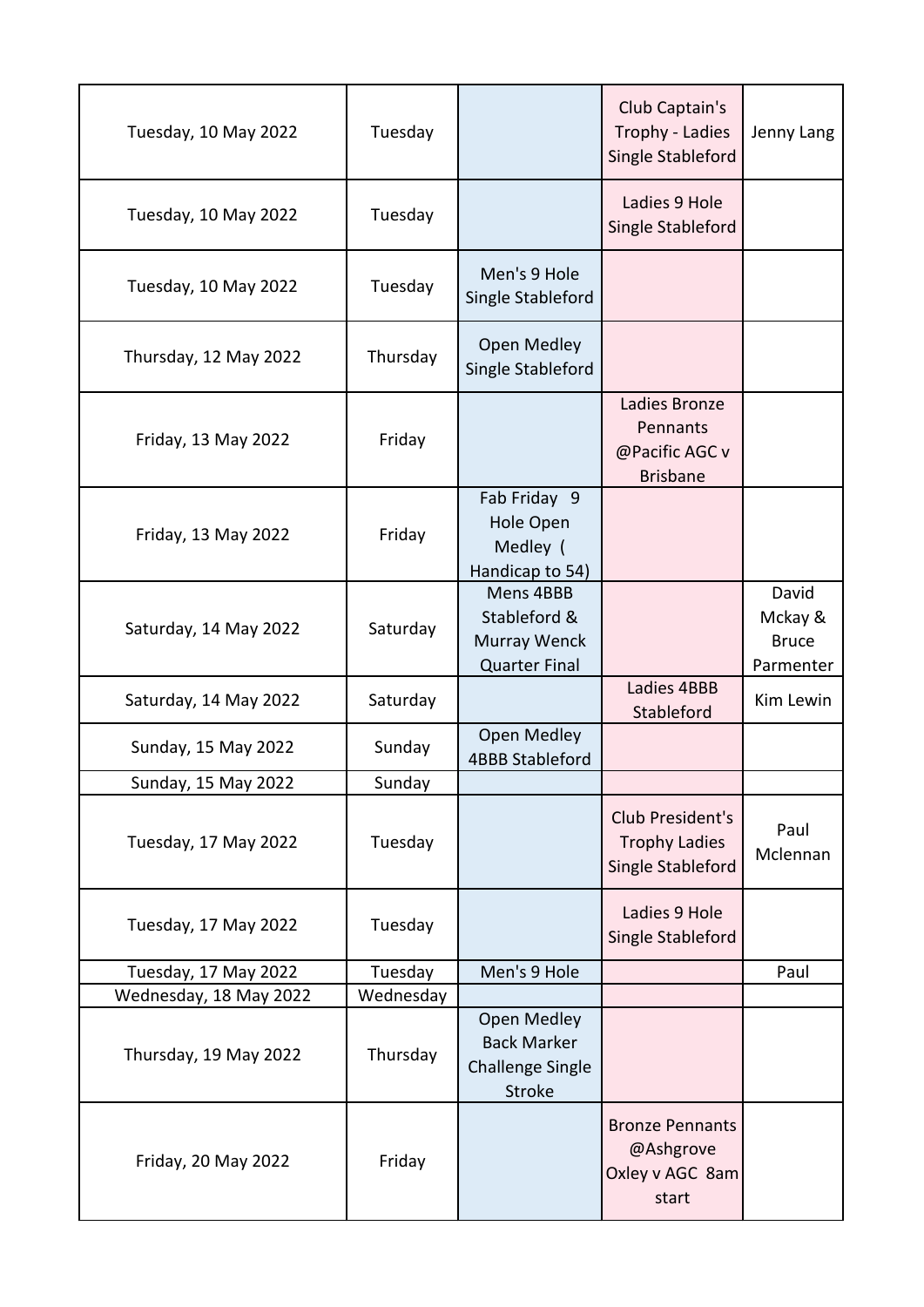| Friday, 20 May 2022    | Friday    | Fab Friday 9<br>Hole Open<br>Medley (<br>Handicap to 54)<br>11am Start |                                                     |                                                |
|------------------------|-----------|------------------------------------------------------------------------|-----------------------------------------------------|------------------------------------------------|
| Saturday, 21 May 2022  | Saturday  | Men's Single<br>Stableford<br>Murray Wenck<br>Semi Final               |                                                     | Lachlan<br>McLennan<br><b>LSM</b><br>Carpentry |
| Saturday, 21 May 2022  | Saturday  |                                                                        | Ladies Single<br>Stableford                         | <b>Berenice</b><br>Drew                        |
| Sunday, 22 May 2022    | Sunday    | <b>Open Medley</b><br>Single Stableford                                |                                                     | Jason &<br>Michelle<br><b>Burkitt</b>          |
| Monday, 23 May 2022    | Monday    |                                                                        |                                                     |                                                |
| Tuesday, 24 May 2022   | Tuesday   |                                                                        | Ladies 9 hole<br>Single Stableford                  |                                                |
| Tuesday, 24 May 2022   | Tuesday   |                                                                        | Ladies Presidents<br>v Captain Single<br>Stableford | Susan Lane<br>& Chris Low                      |
| Tuesday, 24 May 2022   | Tuesday   | Men's 9Hole<br>Single Stableford                                       |                                                     |                                                |
| Wednesday, 25 May 2022 | Wednesday |                                                                        |                                                     |                                                |
| Thursday, 26 May 2022  | Thursday  | Open Medley<br>Single Stableford                                       |                                                     | Tony<br>Marsland &<br>Dave Lewis               |
| Friday, 27 May 2022    | Friday    | Fab Friday 9<br>Hole Open<br>Medley (<br>Handicap to 54)               |                                                     |                                                |
| Friday, 27 May 2022    | Friday    |                                                                        | <b>Bronze Pennants</b><br>@Keperra AGC v<br>Keperra |                                                |
| Saturday, 28 May 2022  | Saturday  | Mens Single<br>Stableford &<br>Murray Wenck<br>Final                   |                                                     | Peter<br>Moore &<br><b>Barry Drew</b>          |
| Saturday, 28 May 2022  | Saturday  |                                                                        | Ladies Single<br>Stableford                         | Sue Ledlie                                     |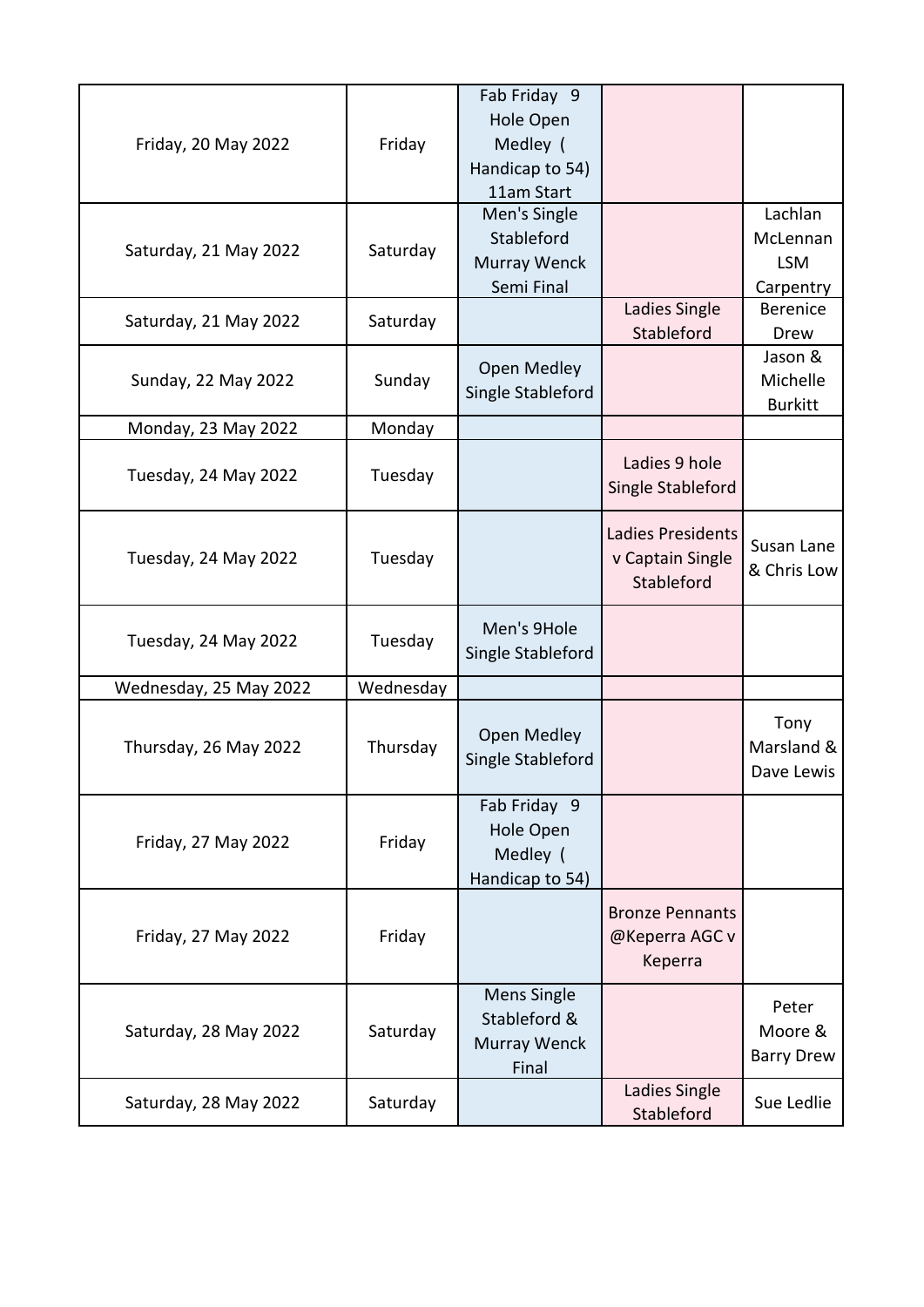| Sunday, 29 May 2022   | Sunday   | Open Medley<br>Single Stableford<br>Superior Pak Rnd<br>4                      |                                                             | Superior<br>Pak Rob<br>Wrigley   |
|-----------------------|----------|--------------------------------------------------------------------------------|-------------------------------------------------------------|----------------------------------|
| Tuesday, 31 May 2022  | Tuesday  |                                                                                | Ladies 4BBB<br>Stableford                                   | Margaret<br>Marshall             |
| Tuesday, 31 May 2022  | Tuesday  |                                                                                | Ladies 9 Hole<br>Single Stableford                          |                                  |
| Tuesday, 31 May 2022  | Tuesday  | Men's 9 Hole<br>Single Stableford                                              |                                                             |                                  |
| Thursday, 2 June 2022 | Thursday | Open Medley<br><b>4BBB Stableford</b>                                          |                                                             | John<br>Houghton &<br>Dave Lewis |
| Friday, 3 June 2022   | Friday   |                                                                                | Ladies Bronze<br>Pennants<br>@Gailes AGC v<br>Indooroopilly |                                  |
| Friday, 3 June 2022   | Friday   | Fab Friday 9<br>Hole Open<br>Medley (<br>Handicap to 54)                       |                                                             |                                  |
| Saturday, 4 June 2022 | Saturday | <b>Mens Monthly</b><br><b>Medal Single</b><br>Stroke Ryan Civil<br>Contracting |                                                             | Ryan Civil<br>Contracting        |
| Saturday, 4 June 2022 | Saturday |                                                                                | Ladies Monthly<br><b>Medal Single</b><br>Stroke             |                                  |
| Sunday, 5 June 2022   | Sunday   | Open Medley<br>Single Stableford                                               |                                                             |                                  |
| Sunday, 5 June 2022   | Sunday   |                                                                                |                                                             |                                  |
| Tuesday, 7 June 2022  | Tuesday  |                                                                                | Ladies Ashgrove<br>Cup Rd 1 &                               | Councilor<br><b>Steve</b>        |
| Tuesday, 7 June 2022  | Tuesday  |                                                                                | Ladies 9 Hole<br>Single Stableford                          |                                  |
| Tuesday, 7 June 2022  | Tuesday  | Men's 9 hole<br><b>4BBB Stableford</b>                                         |                                                             |                                  |
| Thursday, 9 June 2022 | Thursday | Open Medley<br>Single Stableford                                               |                                                             |                                  |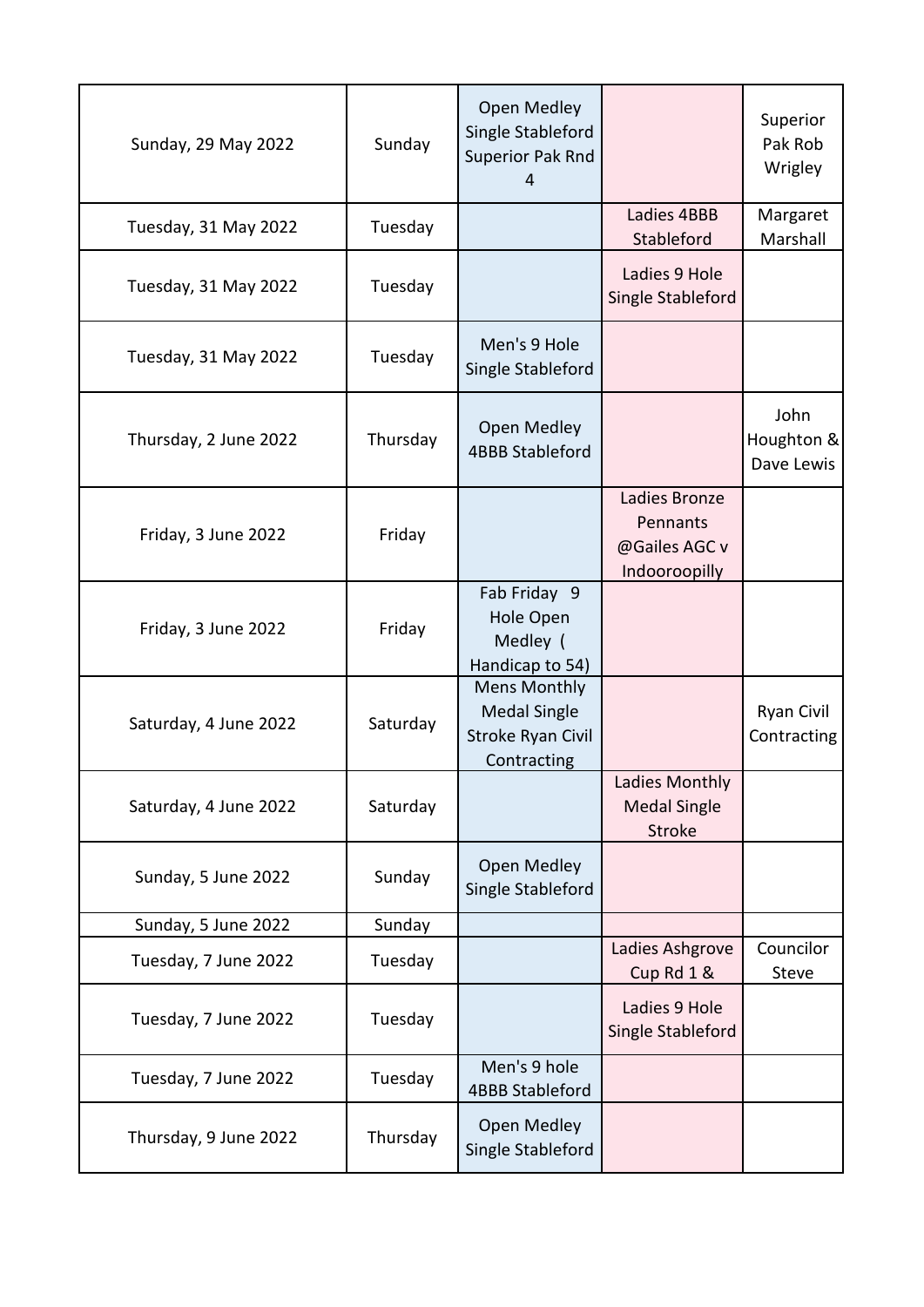| Friday, 10 June 2022   | Friday   | Fab Friday 9<br>Hole Open<br>Medley (<br>Handicap to 54)                 |                                                                            |                                            |
|------------------------|----------|--------------------------------------------------------------------------|----------------------------------------------------------------------------|--------------------------------------------|
| Friday, 10 June 2022   | Friday   |                                                                          |                                                                            |                                            |
| Saturday, 11 June 2022 | Saturday | Men's Single<br>Stableford                                               |                                                                            | Oxygen<br>Apartments<br>& Shane<br>Corbett |
| Saturday, 11 June 2022 | Saturday |                                                                          | Ladies Single<br>Stableford                                                | Helen<br>Holland                           |
| Sunday, 12 June 2022   | Sunday   | Open Medley<br>Single Stableford                                         |                                                                            |                                            |
| Tuesday, 14 June 2022  | Tuesday  |                                                                          | Ladies Ashgrove<br>Cup Rd 2<br>**Honour<br>Board** Single<br><b>Stroke</b> |                                            |
| Tuesday, 14 June 2022  | Tuesday  |                                                                          | Ladies 9 Hole<br>Single Stableford                                         |                                            |
| Tuesday, 14 June 2022  | Tuesday  | Men's 9 Hole<br>Single Stableford                                        |                                                                            |                                            |
| Thursday, 16 June 2022 | Thursday | Open Medley<br><b>Back Marker</b><br>Challenge - Single<br><b>Stroke</b> |                                                                            |                                            |
| Friday, 17 June 2022   | Friday   |                                                                          |                                                                            |                                            |
| Friday, 17 June 2022   | Friday   | Fab Friday 9<br>Hole Open<br>Medley (<br>Handicap to 54)                 |                                                                            |                                            |
| Saturday, 18 June 2022 | Saturday | Mens Single<br>Stableford                                                |                                                                            | The<br>Webster<br><b>Bros</b>              |
| Saturday, 18 June 2022 | Saturday |                                                                          | Ladies 4BBB -<br>Stableford                                                | Debbie<br>Lemmon                           |
| Sunday, 19 June 2022   | Sunday   | Open Medley<br><b>4BBB Stableford</b>                                    |                                                                            |                                            |
| Monday, 20 June 2022   | Monday   |                                                                          |                                                                            |                                            |
| Tuesday, 21 June 2022  | Tuesday  |                                                                          | Ladies Handicap<br>V Par with Bisque                                       | The Friday<br>Ladies                       |
| Tuesday, 21 June 2022  | Tuesday  |                                                                          | Ladies 9 Hole<br>Single Stableford                                         |                                            |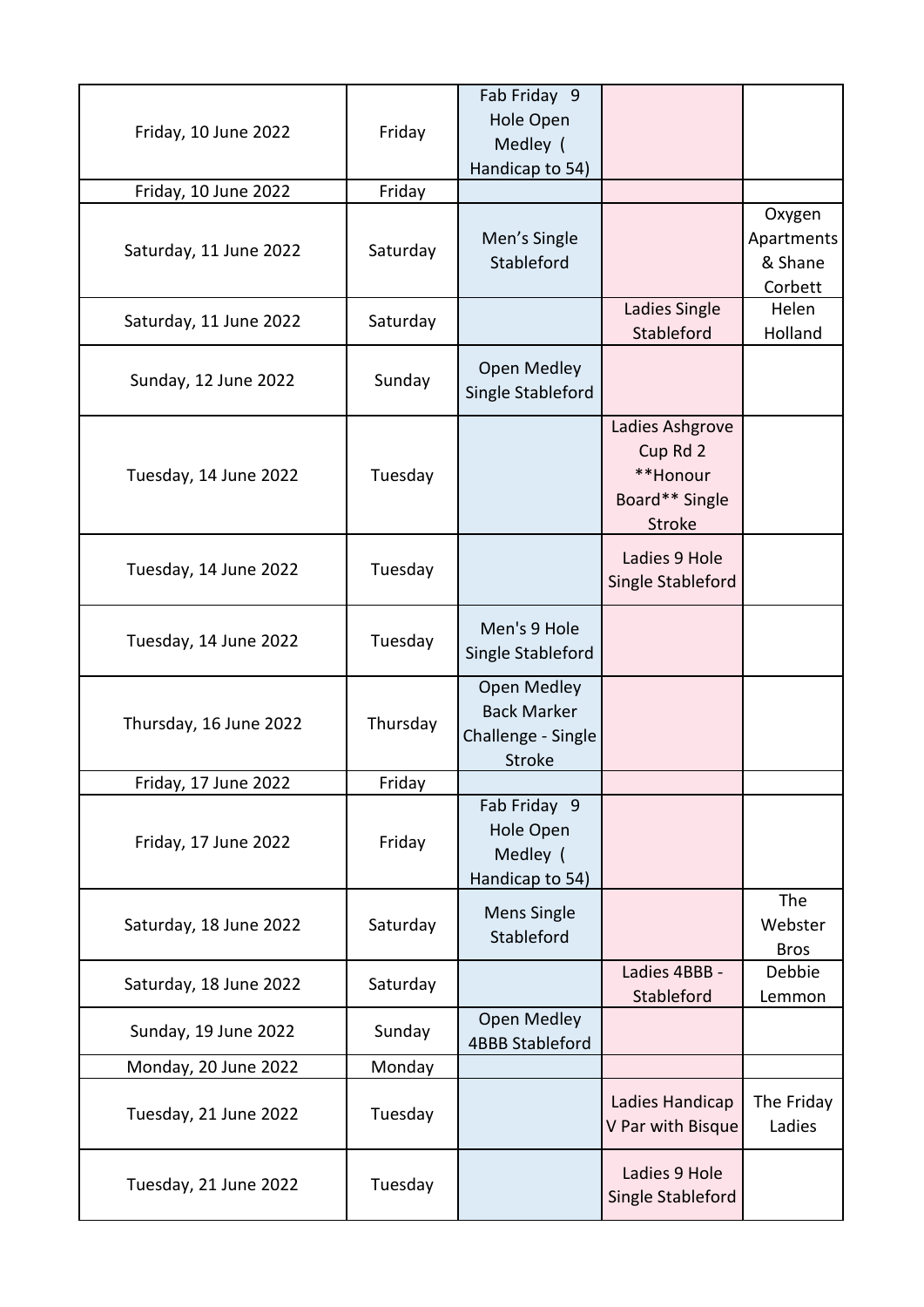| Tuesday, 21 June 2022  | Tuesday  | Men's 9 Hole<br>Single Stableford                                                                  |                                    |                                      |
|------------------------|----------|----------------------------------------------------------------------------------------------------|------------------------------------|--------------------------------------|
| Thursday, 23 June 2022 | Thursday | Open Medley<br>Single Stableford                                                                   |                                    | Ray Miller                           |
| Friday, 24 June 2022   | Friday   | Fab Friday 9<br>Hole Open<br>Medley (<br>Handicap to 54)                                           |                                    |                                      |
| Friday, 24 June 2022   | Friday   |                                                                                                    |                                    |                                      |
| Saturday, 25 June 2022 | Saturday | Open Single<br>Stableford                                                                          |                                    | Hire a<br>Hubby<br>Glenn<br>Kiddle   |
| Saturday, 25 June 2022 | Saturday |                                                                                                    | Ladies Single<br>Stableford        | Hire a<br>Hubby<br>Glenn<br>Kiddle   |
| Sunday, 26 June 2022   | Sunday   | <b>Superior Pak</b><br><b>Super Series</b><br>Round 5 - Open<br><b>Medley Single</b><br>Stableford |                                    | Superior<br>Pak Rob<br>Wrigley       |
| Tuesday, 28 June 2022  | Tuesday  |                                                                                                    | Ladies Single<br>Stableford        | Hire a<br>Hubby<br>Glenn<br>Kiddle   |
| Tuesday, 28 June 2022  | Tuesday  |                                                                                                    | Ladies 9 Hole<br>Single Stableford |                                      |
| Tuesday, 28 June 2022  | Tuesday  | Men's 9 Hole<br>Single Stableford                                                                  |                                    |                                      |
| Thursday, 30 June 2022 | Thursday | Open Medley<br><b>4BBB Stableford</b>                                                              |                                    | John<br>Roberts &<br>Doug<br>Webster |
| Friday, 1 July 2022    | Friday   | Fab Friday 9<br>Hole Open<br>Medley (<br>Handicap to 54)                                           |                                    |                                      |
| Saturday, 2 July 2022  | Saturday | <b>Ryan Civil</b><br>Contracting<br><b>Monthly Medal</b>                                           |                                    | <b>Ryan Civil</b><br>Contracting     |
| Saturday, 2 July 2022  | Saturday |                                                                                                    | Ladies Monthly<br>Medal            |                                      |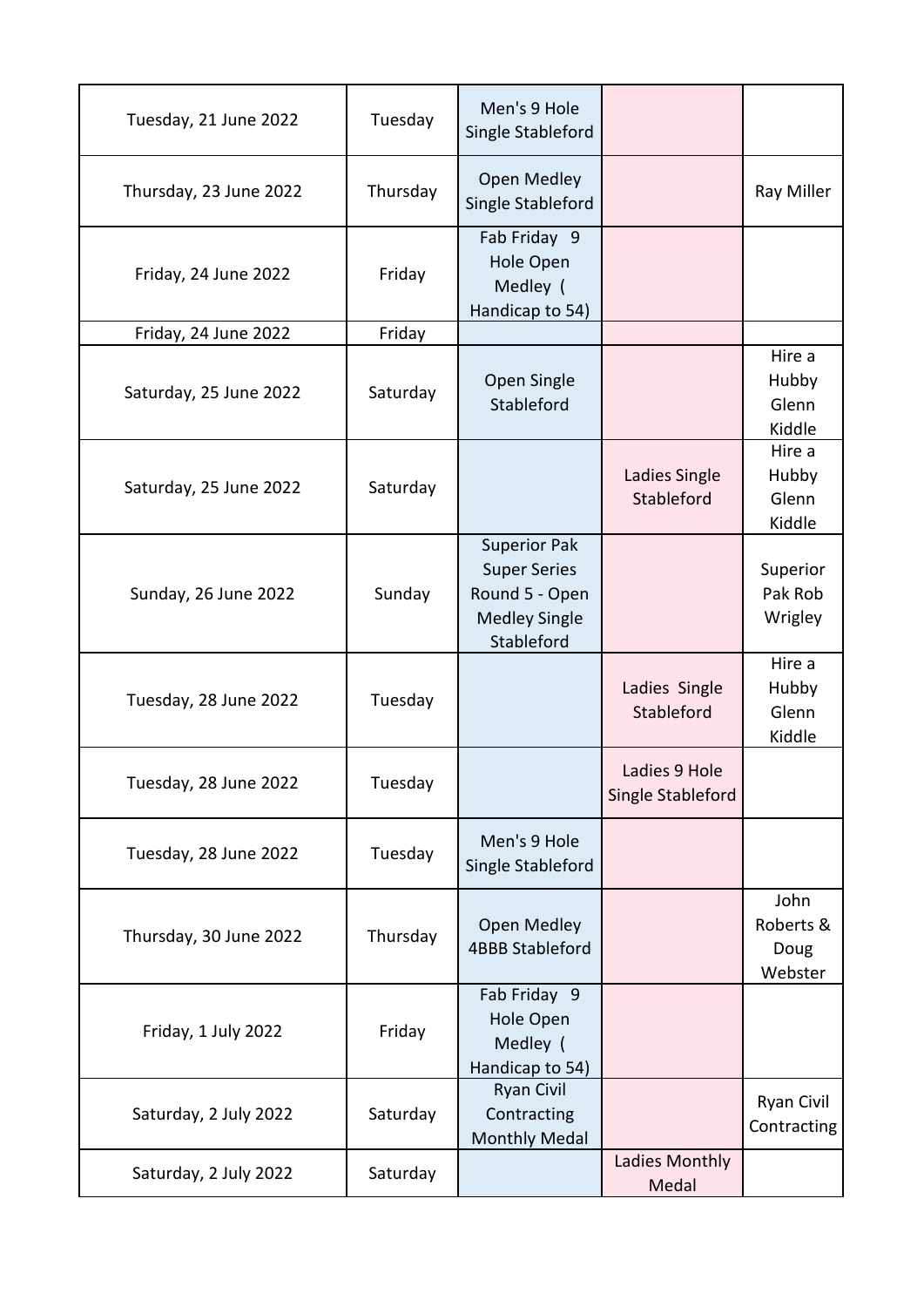| Sunday, 3 July 2022    | Sunday   | Open Medley<br><b>4BBB Stableford</b>                                                      |                                                                                                |                                                                       |
|------------------------|----------|--------------------------------------------------------------------------------------------|------------------------------------------------------------------------------------------------|-----------------------------------------------------------------------|
| Tuesday, 5 July 2022   | Tuesday  |                                                                                            | Ladies Monthly<br>Medal                                                                        |                                                                       |
| Tuesday, 5 July 2022   | Tuesday  |                                                                                            | Ladies 9 Hole<br>Single Stableford                                                             |                                                                       |
| Tuesday, 5 July 2022   | Tuesday  | Men's 9 hole<br><b>4BBB Stableford</b>                                                     |                                                                                                |                                                                       |
| Thursday, 7 July 2022  | Thursday | <b>Mark Phillips</b><br>Memorial - Single<br>Stroke Open<br>Medley-<br>**Honour<br>Board** |                                                                                                | George<br>Stoddart                                                    |
| Friday, 8 July 2022    | Friday   | Fab Friday 9<br><b>Hole Open</b><br>Medley (<br>Handicap to 54)                            |                                                                                                |                                                                       |
| Saturday, 9 July 2022  | Saturday | Patron's Trophy<br>Single Stableford                                                       |                                                                                                | <b>Bob</b><br>Macleod                                                 |
| Saturday, 9 July 2022  | Saturday |                                                                                            | Patrons Trophy<br>Ladies Single<br>Stableford                                                  | <b>Bob</b><br>Macleod                                                 |
| Sunday, 10 July 2022   | Sunday   | Open Medley<br>Single Stableford                                                           |                                                                                                | Keith<br>Dudgeon<br>Cricket<br><b>Specialists</b><br>Keith<br>Dudgeon |
| Tuesday, 12 July 2022  | Tuesday  |                                                                                            | Ladies Ashgrove<br>Jug Qualifier -<br>4BBB Stroke 8<br>Teams to Qualify<br>**Honour<br>Board** | Pam<br>Baisden &<br>Sandra<br>Carson                                  |
| Tuesday, 12 July 2022  | Tuesday  |                                                                                            | Ladies 9 Hole<br>Single Stableford                                                             |                                                                       |
| Tuesday, 12 July 2022  | Tuesday  | Men's 9 Hole<br>Single Stableford                                                          |                                                                                                |                                                                       |
| Thursday, 14 July 2022 | Thursday | Open Medley<br>Single Stableford                                                           |                                                                                                | Noel<br>Kendall                                                       |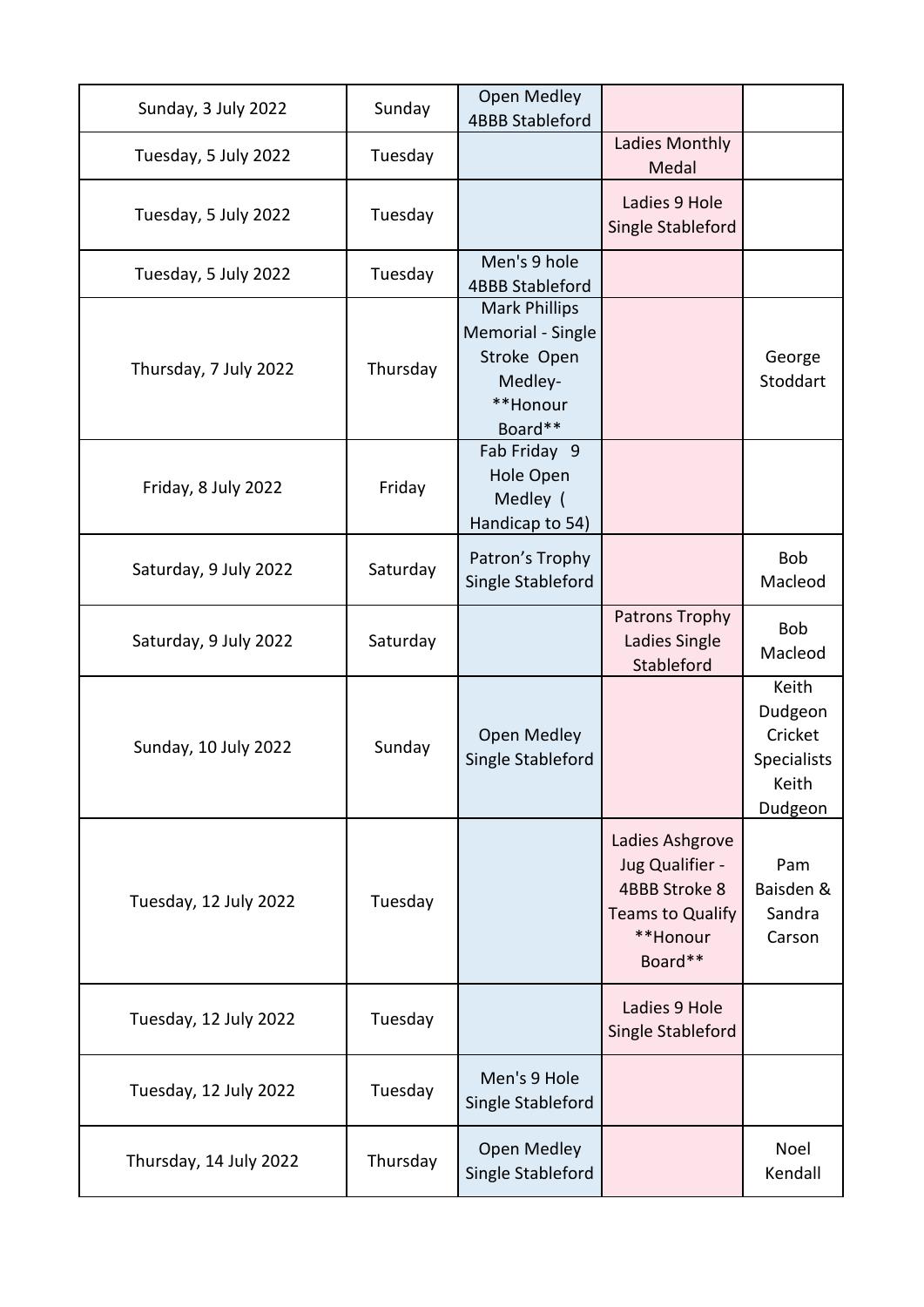| Friday, 15 July 2022   | Friday   | Fab Friday 9<br>Hole Open<br>Medley (<br>Handicap to 54)                                   |                                                                                 |                                        |
|------------------------|----------|--------------------------------------------------------------------------------------------|---------------------------------------------------------------------------------|----------------------------------------|
| Saturday, 16 July 2022 | Saturday | Open Single<br>Stableford Errol<br><b>Drake Memorial</b>                                   |                                                                                 | The<br><b>Boxmen</b><br>Aust           |
| Saturday, 16 July 2022 | Saturday |                                                                                            | Ladies 4BBB<br>Stableford                                                       | Clare Pole                             |
| Sunday, 17 July 2022   | Sunday   | Men's Div. 3<br>Pennants -<br>Ashgrove GC.<br>Ashgrove v<br><b>Wolston Park</b><br>07:00am |                                                                                 |                                        |
| Sunday, 17 July 2022   | Sunday   | Open Medley<br>Single Stableford<br>11:00am start                                          |                                                                                 |                                        |
| Monday, 18 July 2022   | Monday   |                                                                                            |                                                                                 |                                        |
| Tuesday, 19 July 2022  | Tuesday  |                                                                                            | Ladies Single<br>Stableford -<br>Professional's<br>Trophy                       | On Course<br>Golf -<br>Gareth<br>Small |
| Tuesday, 19 July 2022  | Tuesday  |                                                                                            | Ladies 9 Hole<br>Single Stableford                                              |                                        |
| Tuesday, 19 July 2022  | Tuesday  | Men's Single<br>Stableford                                                                 |                                                                                 |                                        |
| Thursday, 21 July 2022 | Thursday | Open Medley<br><b>Back Marker</b><br>Challenge - Single<br><b>Stroke</b>                   |                                                                                 |                                        |
| Friday, 22 July 2022   | Friday   | Fab Friday 9<br>Hole Open<br>Medley (<br>Handicap to 54)                                   |                                                                                 |                                        |
| Friday, 22 July 2022   | Friday   |                                                                                            | Ladies Jug<br>Quarter Final to<br>be completed                                  |                                        |
| Saturday, 23 July 2022 | Saturday | Open 4BBB<br>Stableford                                                                    |                                                                                 | Dave &<br>Lawrence<br>Mason            |
| Saturday, 23 July 2022 | Saturday |                                                                                            | Ladies Single<br>Stableford -<br>Professional's<br>Trophy. Single<br>Stableford | On Course<br>Golf -<br>Gareth<br>Small |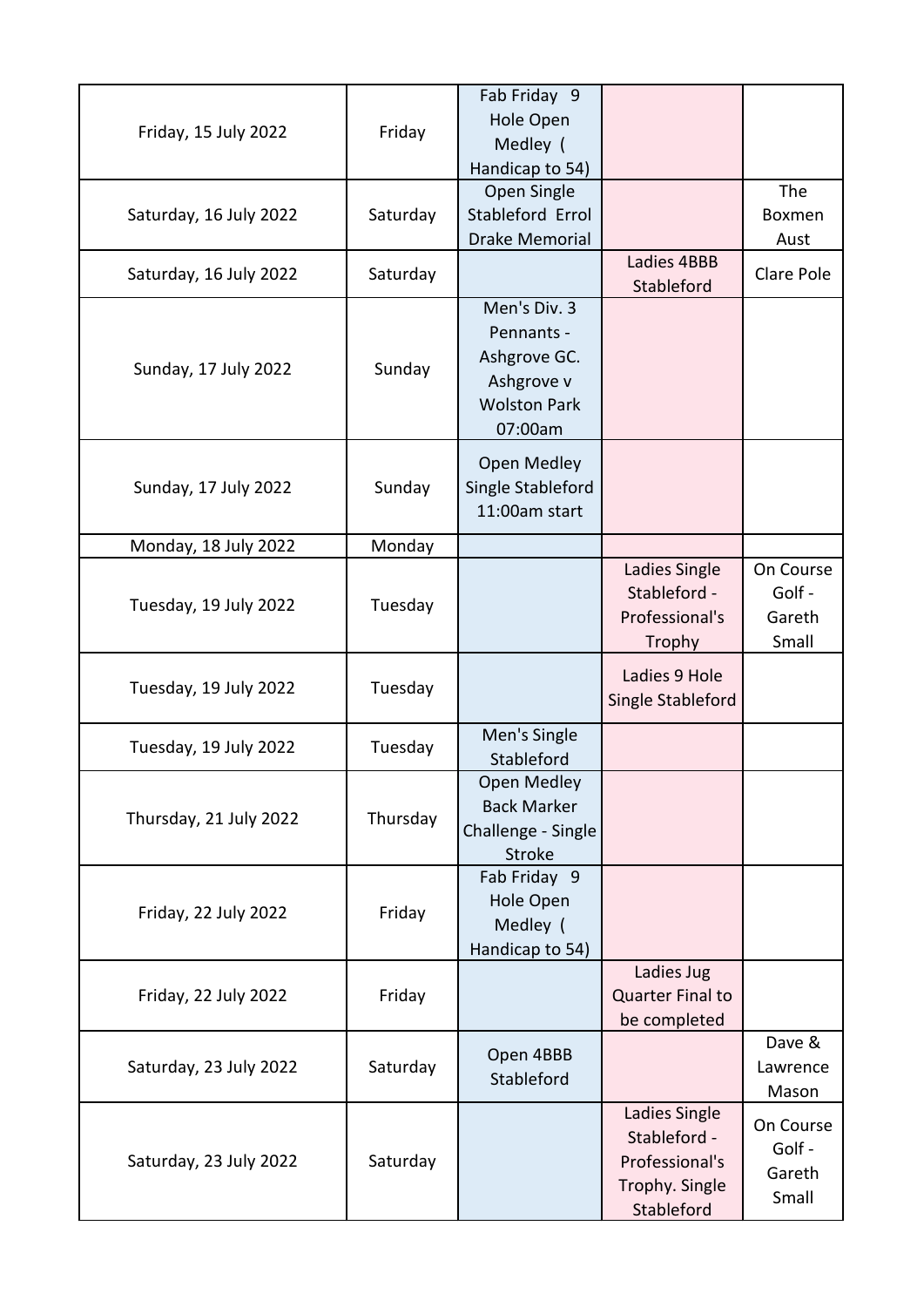| Sunday, 24 July 2022   | Sunday   | Men's Div. 3<br>Pennants -<br>Ashgrove GC.<br>Ashgrove v<br>Wynnum<br>07:00am |                                                        |                                                                               |
|------------------------|----------|-------------------------------------------------------------------------------|--------------------------------------------------------|-------------------------------------------------------------------------------|
| Sunday, 24 July 2022   | Sunday   | Open Medley<br>Single Stableford<br>11am Start                                |                                                        |                                                                               |
| Monday, 25 July 2022   | Monday   |                                                                               |                                                        |                                                                               |
| Tuesday, 26 July 2022  | Tuesday  |                                                                               | Ladies Single<br>Stableford                            | <b>Kerry Price</b>                                                            |
| Tuesday, 26 July 2022  | Tuesday  |                                                                               | Ladies 9 Hole<br>Single Stableford                     |                                                                               |
| Tuesday, 26 July 2022  | Tuesday  | Men's 9 Hole<br>Single Stableford                                             |                                                        |                                                                               |
| Thursday, 28 July 2022 | Thursday | <b>Open Medley</b><br>4BBB Aggregate<br>Stableford                            |                                                        | Denis<br>Castle, Joe<br>Sullivan,<br>Russ<br>Richardson<br>& John<br>Thornton |
| Friday, 29 July 2022   | Friday   | Fab Friday 9<br>Hole Open<br>Medley (<br>Handicap to 54)                      | Ladies Jug Semi<br>Finals to be<br>completed           |                                                                               |
| Saturday, 30 July 2022 | Saturday | <b>Mens Single</b><br>stableford                                              |                                                        | <b>Nick</b><br>Fountain,<br>Dan O'Kane<br>don<br>Campbell,<br>Tony<br>Carmody |
| Saturday, 30 July 2022 | Saturday |                                                                               | Ladies Captain's<br><b>Trophy Single</b><br>Stableford | Chris Low                                                                     |
| Sunday, 31 July 2022   | Sunday   | Men's Div. 3<br>Pennants @<br>Virginia GC.<br>Virginia v<br>Ashgrove 7:00am   |                                                        |                                                                               |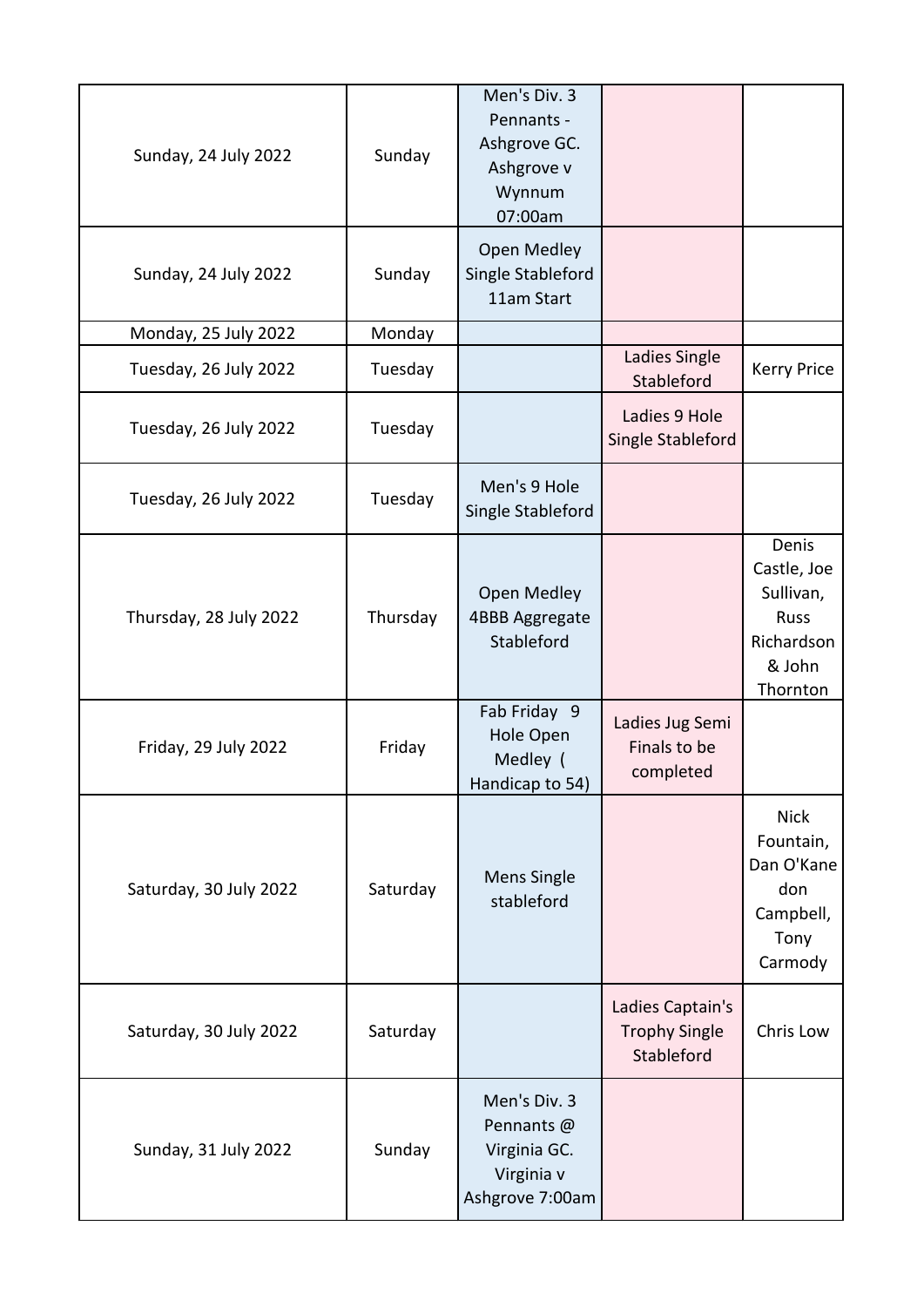| Sunday, 31 July 2022    | Sunday   | <b>Superior Pak</b><br><b>Super Series</b><br>Round 6 Open<br><b>Medley Single</b><br>Stableford                               |                                                                                           | Superior<br>Pak Rob<br>Wrigley         |
|-------------------------|----------|--------------------------------------------------------------------------------------------------------------------------------|-------------------------------------------------------------------------------------------|----------------------------------------|
| Tuesday, 2 August 2022  | Tuesday  |                                                                                                                                | Ladies Monthly<br>Medal & Ladies<br>Ashgrove Jug<br>Final - 9:08am<br>**Honour<br>Board** | Councilor<br><b>Steve</b><br>Toomey    |
| Tuesday, 2 August 2022  | Tuesday  |                                                                                                                                | Ladies 9 Hole<br>Single Stableford                                                        |                                        |
| Tuesday, 2 August 2022  | Tuesday  | Men's 9 hole<br><b>4BBB Stableford</b>                                                                                         |                                                                                           |                                        |
| Thursday, 4 August 2022 | Thursday | <b>Thursday Club</b><br>Championships -<br>Rd 1 - Open<br><b>Medley Single</b><br>Stroke -<br>**Honour<br>Board**(Best<br>2/3) |                                                                                           | Alex Gow<br>Funerals (<br>Alistair Gow |
| Friday, 5 August 2022   | Friday   | Fab Friday 9<br>Hole Open<br>Medley (<br>Handicap to 54)                                                                       |                                                                                           |                                        |
| Saturday, 6 August 2022 | Saturday | <b>Ryan Civil</b><br>Contracting<br><b>Monthly Medal</b>                                                                       |                                                                                           | <b>Ryan Civil</b><br>Contracting       |
| Saturday, 6 August 2022 | Saturday |                                                                                                                                | Ladies Monthly<br>Medal                                                                   |                                        |
| Sunday, 7 August 2022   | Sunday   | Men's Div. 3<br>Pennants -<br>Ashgrove GC<br>Ashgrove v<br>Virginia 07:00am                                                    |                                                                                           |                                        |
| Sunday, 7 August 2022   | Sunday   | Open Medley<br>Single Stableford<br>11:00am start                                                                              |                                                                                           |                                        |
| Tuesday, 9 August 2022  | Tuesday  |                                                                                                                                | Ladies 4BBB<br>Stableford                                                                 | Rosemay<br>Phillips                    |
| Tuesday, 9 August 2022  | Tuesday  |                                                                                                                                | Ladies 9 Hole<br>Single Stableford                                                        |                                        |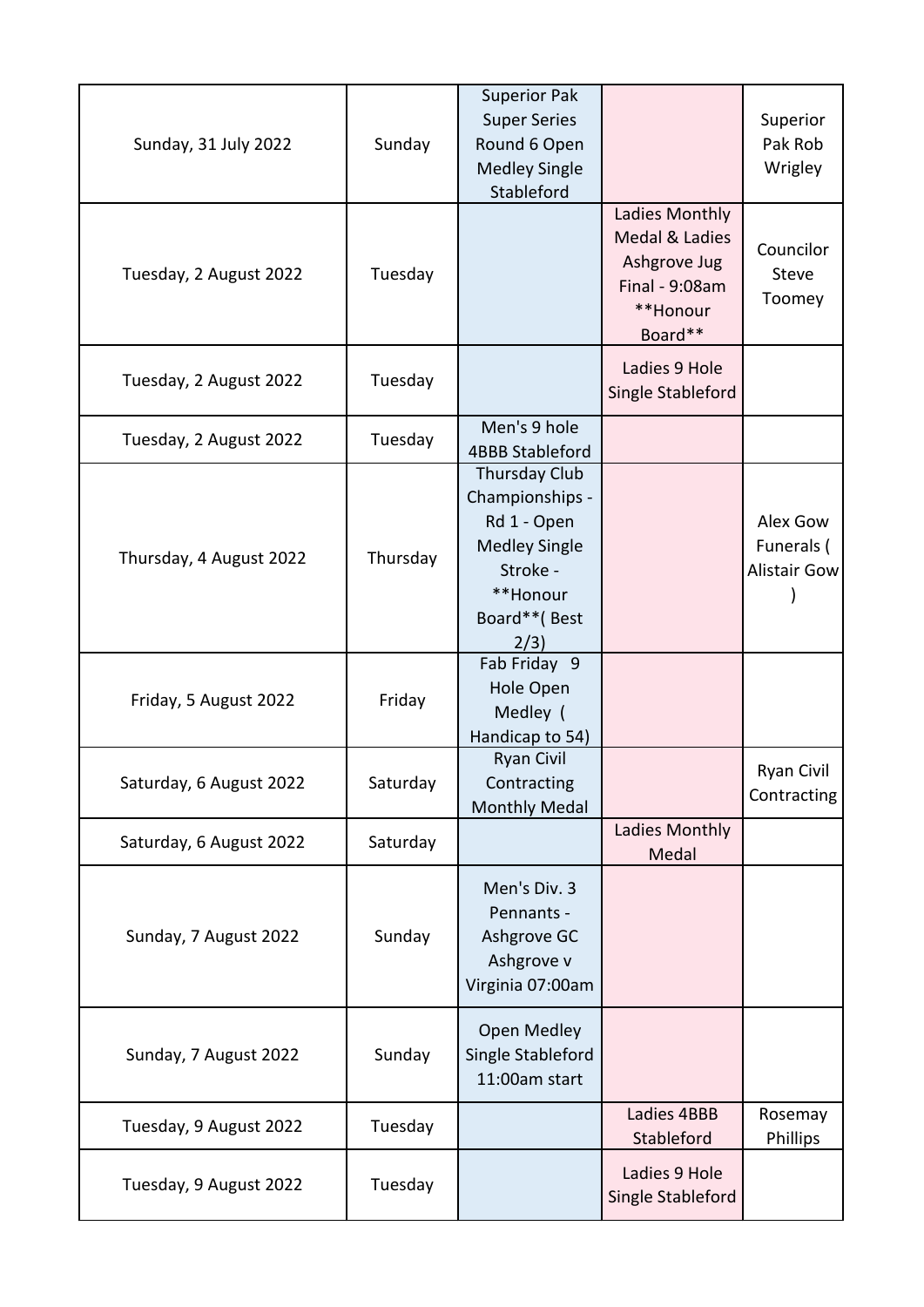| Tuesday, 9 August 2022    | Tuesday   | Mens 9 Hole<br>Single Stableford                                                                                        |                                                                                              |                                               |
|---------------------------|-----------|-------------------------------------------------------------------------------------------------------------------------|----------------------------------------------------------------------------------------------|-----------------------------------------------|
| Wednesday, 10 August 2022 | Wednesday | Ekka Holiday -<br><b>Open Medley</b><br>Single Stableford                                                               |                                                                                              |                                               |
| Thursday, 11 August 2022  | Thursday  | Thursday Club<br>Championships -<br>Rd 2 - Open<br><b>Medley Single</b><br>Stroke -<br>**Honour<br>Board**(Best<br>2/3) |                                                                                              | Alex Gow<br>Funerals (<br><b>Alistair Gow</b> |
| Friday, 12 August 2022    | Friday    | Fab Friday 9<br>Hole Open<br>Medley (<br>Handicap to 54)                                                                |                                                                                              |                                               |
| Saturday, 13 August 2022  | Saturday  | <b>BDGA Trophy Day</b><br>- Open Single<br>Stableford                                                                   |                                                                                              | <b>BDGA</b>                                   |
| Saturday, 13 August 2022  | Saturday  |                                                                                                                         | Ladies Single<br>Stableford<br>Cartridge World                                               | Cartridge<br>World                            |
| Sunday, 14 August 2022    | Sunday    | Men's Div. 3<br>Pennants @<br>Wynnum<br>Wynnum v<br>Ashgrove 7:00 am<br><b>Start</b>                                    |                                                                                              |                                               |
| Sunday, 14 August 2022    | Sunday    | <b>Open Medley</b><br><b>4BBB Stableford</b>                                                                            |                                                                                              |                                               |
| Tuesday, 16 August 2022   | Tuesday   |                                                                                                                         | Ladies Foursomes<br>Championships<br>36 Holes 08:00<br>am **Honour<br>Board** Groups<br>of 6 |                                               |
| Tuesday, 16 August 2022   | Tuesday   |                                                                                                                         | Ladies 9 hole<br>Single Stableford                                                           |                                               |
| Tuesday, 16 August 2022   | Tuesday   | Men's 9 Hole<br>Single Stableford                                                                                       |                                                                                              |                                               |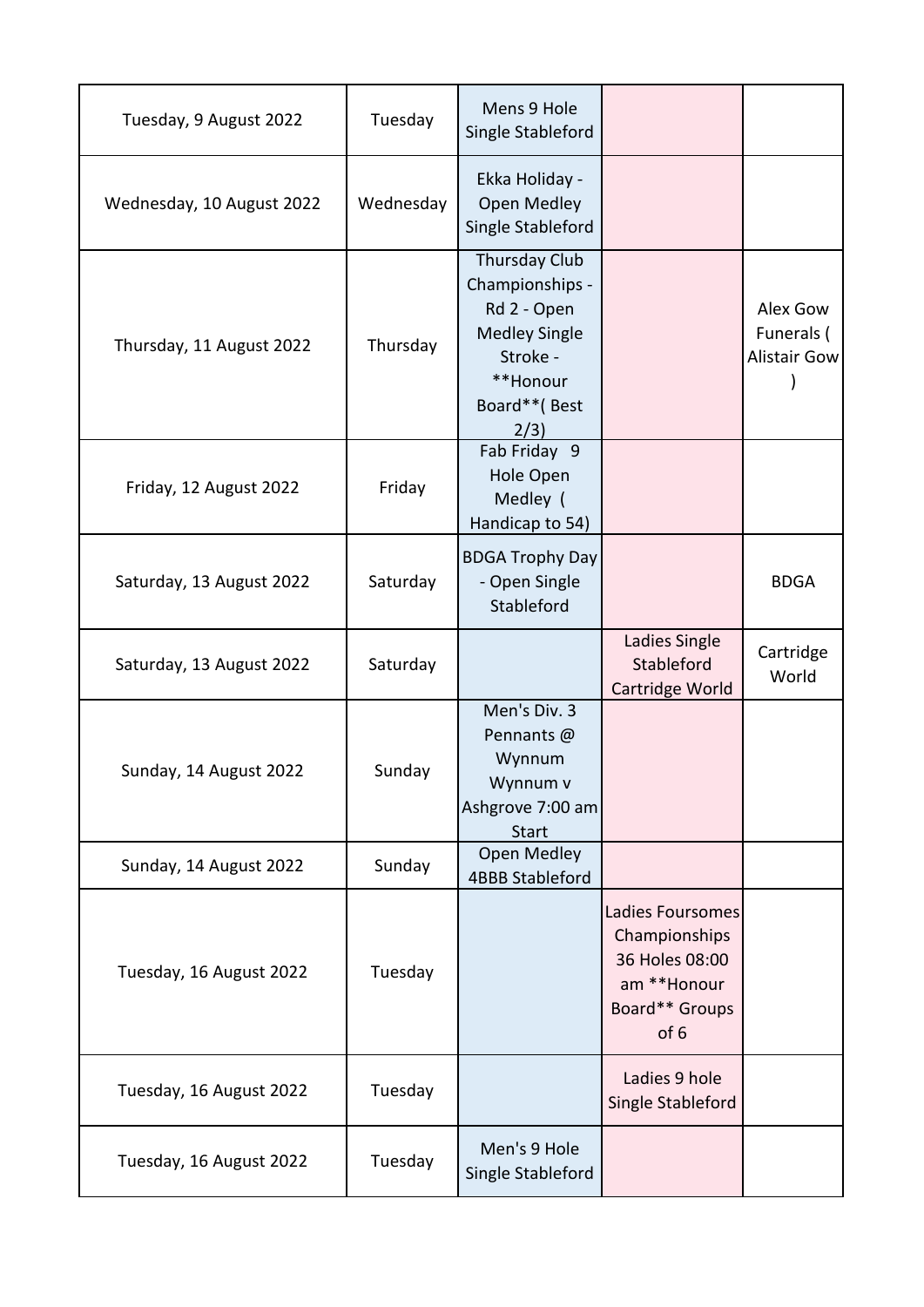| Thursday, 18 August 2022  | Thursday  | <b>Thursday Club</b><br>Championships -<br>Rd 3 - Open<br><b>Medley Single</b><br>Stroke -<br>**Honour<br>Board**(Best<br>2/3) |                                    | Alex Gow<br>Funerals (<br><b>Alistair Gow</b> |
|---------------------------|-----------|--------------------------------------------------------------------------------------------------------------------------------|------------------------------------|-----------------------------------------------|
| Friday, 19 August 2022    | Friday    |                                                                                                                                |                                    |                                               |
| Friday, 19 August 2022    | Friday    | Fab Friday 9<br><b>Hole Open</b><br>Medley (<br>Handicap to 54)                                                                |                                    |                                               |
| Saturday, 20 August 2022  | Saturday  | Open Single<br><b>Stroke Men's</b><br>Ashgrove Cup -                                                                           |                                    | On Course<br>Golf -<br>Gareth<br>Small        |
| Saturday, 20 August 2022  | Saturday  |                                                                                                                                | Ladies Presidents                  | Susan Lane                                    |
| Sunday, 21 August 2022    | Sunday    | Men's Div. 3<br>Pennants @<br><b>Wolston Park.</b><br><b>Wolston Park v</b><br>Ashgrove 7:00am<br>start                        |                                    |                                               |
| Sunday, 21 August 2022    | Sunday    | <b>Superior Pak</b><br><b>Super Series</b><br>Round 7 Open<br><b>Medley Single</b><br>Stableford                               |                                    | Superior<br>Pak Rob<br>Wrigley                |
| Monday, 22 August 2022    | Monday    |                                                                                                                                |                                    |                                               |
| Tuesday, 23 August 2022   | Tuesday   |                                                                                                                                | Ladies Single<br>Stableford        | Cartridge<br>World                            |
| Tuesday, 23 August 2022   | Tuesday   |                                                                                                                                | Ladies 9 Hole<br>Single Stableford |                                               |
| Tuesday, 23 August 2022   | Tuesday   | Men's 9 Hole<br>Single Stableford                                                                                              |                                    |                                               |
| Wednesday, 24 August 2022 | Wednesday |                                                                                                                                |                                    |                                               |
| Thursday, 25 August 2022  | Thursday  | Open Medley<br>Single Stableford                                                                                               |                                    |                                               |
| Friday, 26 August 2022    | Friday    | Fab Friday 9<br>Hole Open<br>Medley (<br>Handicap to 54)                                                                       |                                    |                                               |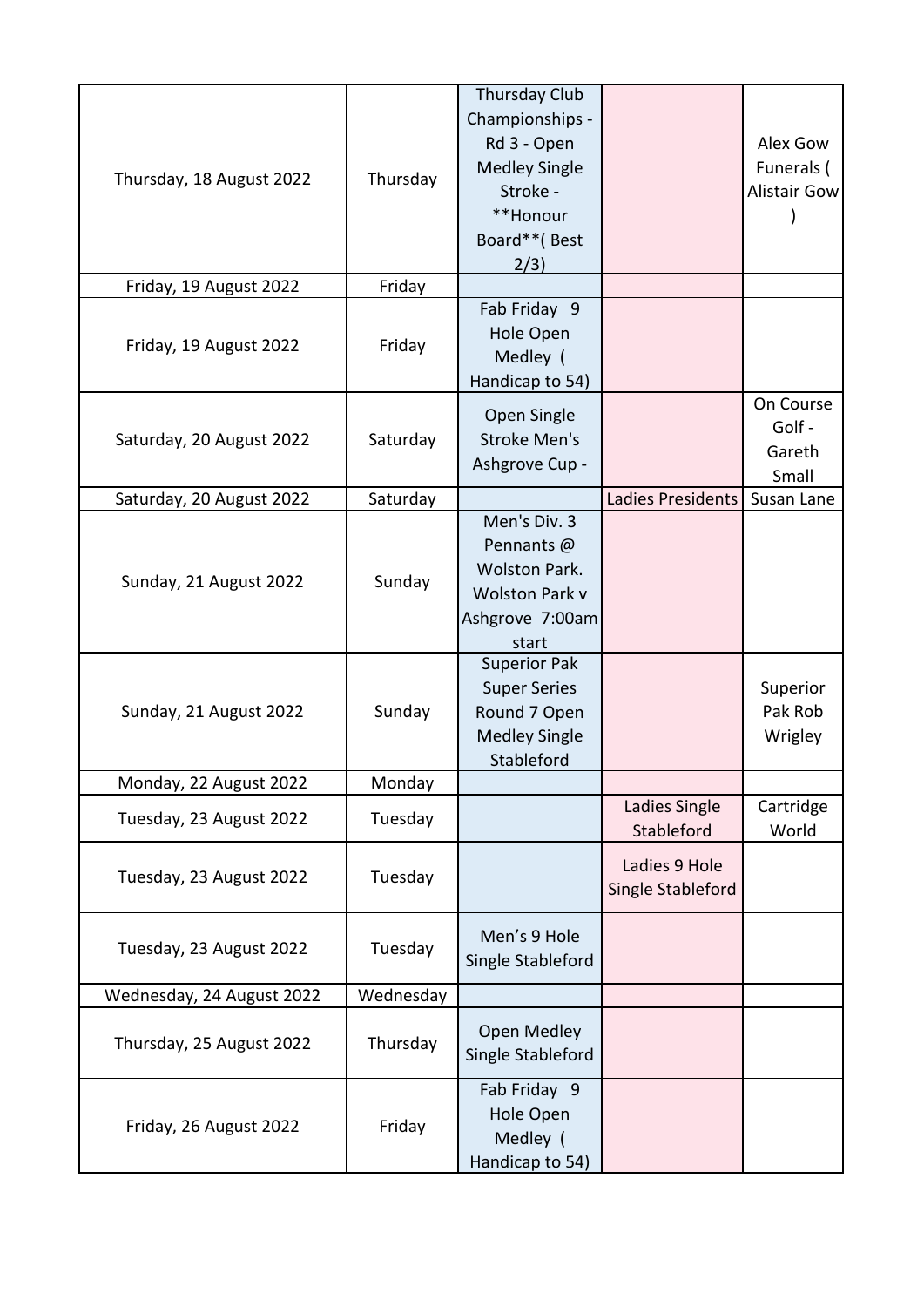| Saturday, 27 August 2022   | Saturday | Men's Ashgrove<br><b>Jug Qualifier</b>                                                         |                                                                       | A.C.E.P.T.<br>Don & Greg                    |
|----------------------------|----------|------------------------------------------------------------------------------------------------|-----------------------------------------------------------------------|---------------------------------------------|
| Saturday, 27 August 2022   | Saturday | <b>4BBB Stroke</b>                                                                             | Ladies Single                                                         | Evans<br>Helen                              |
| Sunday, 28 August 2022     | Sunday   | <b>VW Scramble</b><br>12pm Shotgun<br>Start                                                    | Stableford                                                            | Carfrae                                     |
| Tuesday, 30 August 2022    | Tuesday  |                                                                                                | Ladies 4BBB -<br>Aggregate<br>Stableford                              | Mary<br>Livingston &<br>Maureen<br>Champion |
| Tuesday, 30 August 2022    | Tuesday  |                                                                                                | Ladies 9 Hole<br>Single Stableford                                    |                                             |
| Tuesday, 30 August 2022    | Tuesday  | Men's 9 Hole<br>Single Stableford                                                              |                                                                       |                                             |
| Thursday, 1 September 2022 | Thursday | Open Medley<br><b>4BBB Stableford</b>                                                          |                                                                       | Neil<br>Behncken                            |
| Friday, 2 September 2022   | Friday   | Fab Friday 9<br>Hole Open<br>Medley (<br>Handicap to 54)                                       |                                                                       |                                             |
| Saturday, 3 September 2022 | Saturday | <b>Ryan Civil</b><br>Contracting<br>Monthly Medal &<br><b>Medal of Medals</b><br>Single Stroke |                                                                       | <b>Ryan Civil</b><br>Contracting            |
| Saturday, 3 September 2022 | Saturday |                                                                                                | Ladies Medal of<br>Medals &<br>Monthly Medal-<br><b>Single Stroke</b> |                                             |
| Sunday, 4 September 2022   | Sunday   | Open Medley<br>Single Stableford<br><b>Fathers Day</b>                                         |                                                                       |                                             |
| Tuesday, 6 September 2022  | Tuesday  |                                                                                                | Ladies Medal Of<br>Medals &<br><b>Monthly Medal</b>                   | Councillor<br><b>Steve</b><br>Toomey        |
| Tuesday, 6 September 2022  | Tuesday  |                                                                                                | Ladies 9 Hole<br>Single Stableford                                    |                                             |
| Tuesday, 6 September 2022  | Tuesday  | Men's 9 hole<br><b>4BBB Stableford</b>                                                         |                                                                       |                                             |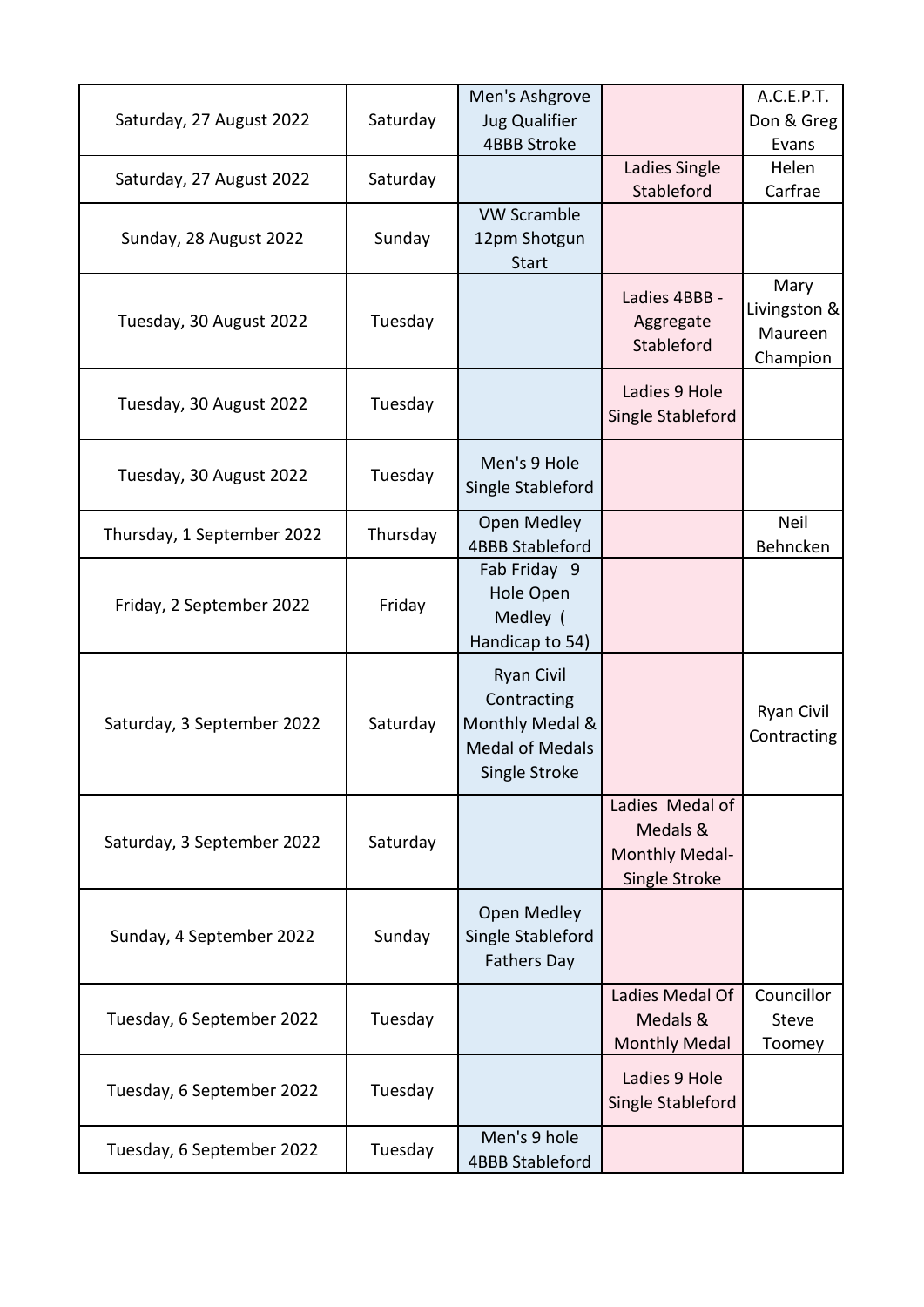| Thursday, 8 September 2022   | Thursday  | <b>Open Medley</b><br>Single Stableford                                                            |                                    | Trevor<br>Sleep                |
|------------------------------|-----------|----------------------------------------------------------------------------------------------------|------------------------------------|--------------------------------|
| Friday, 9 September 2022     | Friday    | Fab Friday 9<br>Hole Open<br>Medley (<br>Handicap to 54)                                           |                                    |                                |
| Saturday, 10 September 2022  | Saturday  | <b>Mens Single</b><br>Stableford &<br>Men's Jug<br><b>Quarter Final</b>                            |                                    |                                |
| Sunday, 11 September 2022    | Sunday    | No Sunday<br>Competition                                                                           |                                    |                                |
| Tuesday, 13 September 2022   | Tuesday   |                                                                                                    | Ladies Single<br>Stableford        | Gloria<br>Patterson            |
| Tuesday, 13 September 2022   | Tuesday   |                                                                                                    | Ladies 9 Hole<br>Single Stableford |                                |
| Tuesday, 13 September 2022   | Tuesday   | Men's 9 hole<br>Single Stableford                                                                  |                                    |                                |
| Wednesday, 14 September 2022 | Wednesday |                                                                                                    |                                    |                                |
| Thursday, 15 September 2022  | Thursday  | <b>Open Medley</b><br><b>Back Marker</b><br>Challenge - Single<br><b>Stroke</b>                    |                                    |                                |
| Friday, 16 September 2022    | Friday    |                                                                                                    |                                    |                                |
| Friday, 16 September 2022    | Friday    | Fab Friday 9<br>Hole Open<br>Medley (<br>Handicap to 54)                                           |                                    |                                |
| Saturday, 17 September 2022  | Saturday  | Ian Ellis Memorial<br>Single Stroke &<br>Men's Jug Semi<br>Final                                   |                                    | Bob<br>McLeod                  |
| Saturday, 17 September 2022  | Saturday  |                                                                                                    | Ladies 4BBB<br>Stableford          |                                |
| Sunday, 18 September 2022    | Sunday    | <b>Superior Pak</b><br><b>Super Series</b><br>Round 8 - Open<br><b>Medley Single</b><br>Stableford |                                    | Superior<br>Pak Rob<br>Wrigley |
| Monday, 19 September 2022    | Monday    |                                                                                                    |                                    |                                |
| Tuesday, 20 September 2022   | Tuesday   |                                                                                                    | Ladies Single<br>Stableford        | Karen<br>Bretherton            |
| Tuesday, 20 September 2022   | Tuesday   |                                                                                                    | Ladies 9 Hole<br>Single Stableford |                                |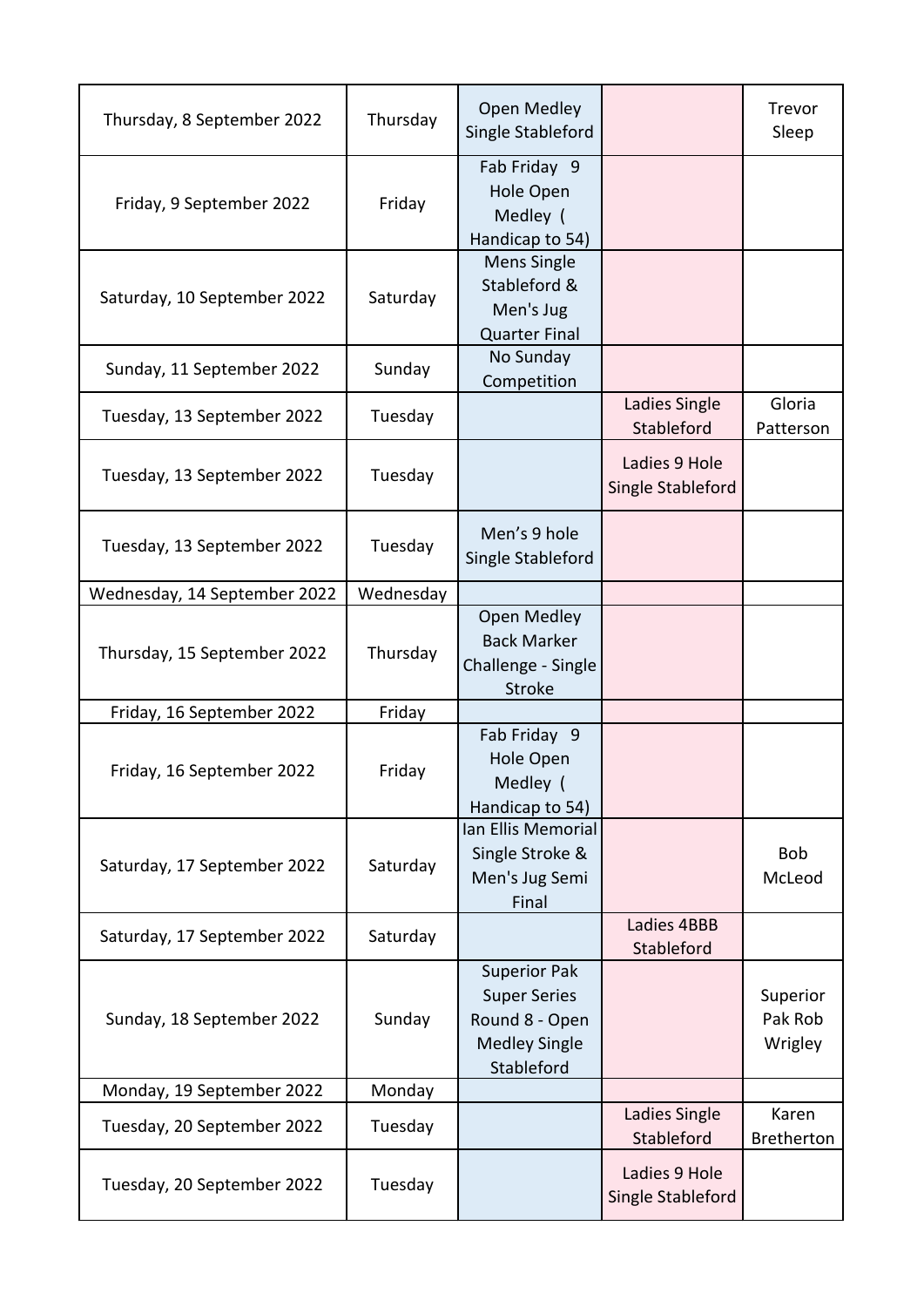| Tuesday, 20 September 2022  | Tuesday  | Men's 9 Hole<br>Single Stableford                                                      |                                    |                                 |
|-----------------------------|----------|----------------------------------------------------------------------------------------|------------------------------------|---------------------------------|
| Thursday, 22 September 2022 | Thursday | <b>Open Medley</b><br>Single Stableford                                                |                                    |                                 |
| Friday, 23 September 2022   | Friday   | Fab Friday 9<br>Hole Open<br>Medley (<br>Handicap to 54)                               |                                    |                                 |
| Saturday, 24 September 2022 | Saturday | Mens Single<br>Stableford &<br>Men's Jug Final                                         |                                    |                                 |
| Saturday, 24 September 2022 | Saturday |                                                                                        | Ladies Single<br>Stableford        | <b>Kerry Price</b>              |
| Sunday, 25 September 2022   | Sunday   | Riner Family Day -<br>Open Medley<br>Single Stableford<br>12pm Shotgun<br><b>Start</b> |                                    | The Riner<br>Family             |
| Tuesday, 27 September 2022  | Tuesday  |                                                                                        | Ladies Single<br>Stableford        | Helen<br>Holland                |
| Tuesday, 27 September 2022  | Tuesday  |                                                                                        | Ladies 9 Hole<br>Single Stableford |                                 |
| Tuesday, 27 September 2022  | Tuesday  | Men's 9 Hole<br>Single Stableford                                                      |                                    |                                 |
| Thursday, 29 September 2022 | Thursday | Open Medley<br>Single Stableford                                                       |                                    | Dave Lewis<br>& Ron<br>Cervetto |
| Friday, 30 September 2022   | Friday   | Fab Friday 9<br>Hole Open<br>Medley (<br>Handicap to 54)                               |                                    |                                 |
| Saturday, 1 October 2022    | Saturday | Charity Day Open<br>Medley 4 person<br>Ambrose 3 Clubs<br>& Putter                     |                                    |                                 |
| Saturday, 1 October 2022    | Saturday |                                                                                        |                                    |                                 |
| Sunday, 2 October 2022      | Sunday   | Open Medley<br>Single Stableford                                                       |                                    |                                 |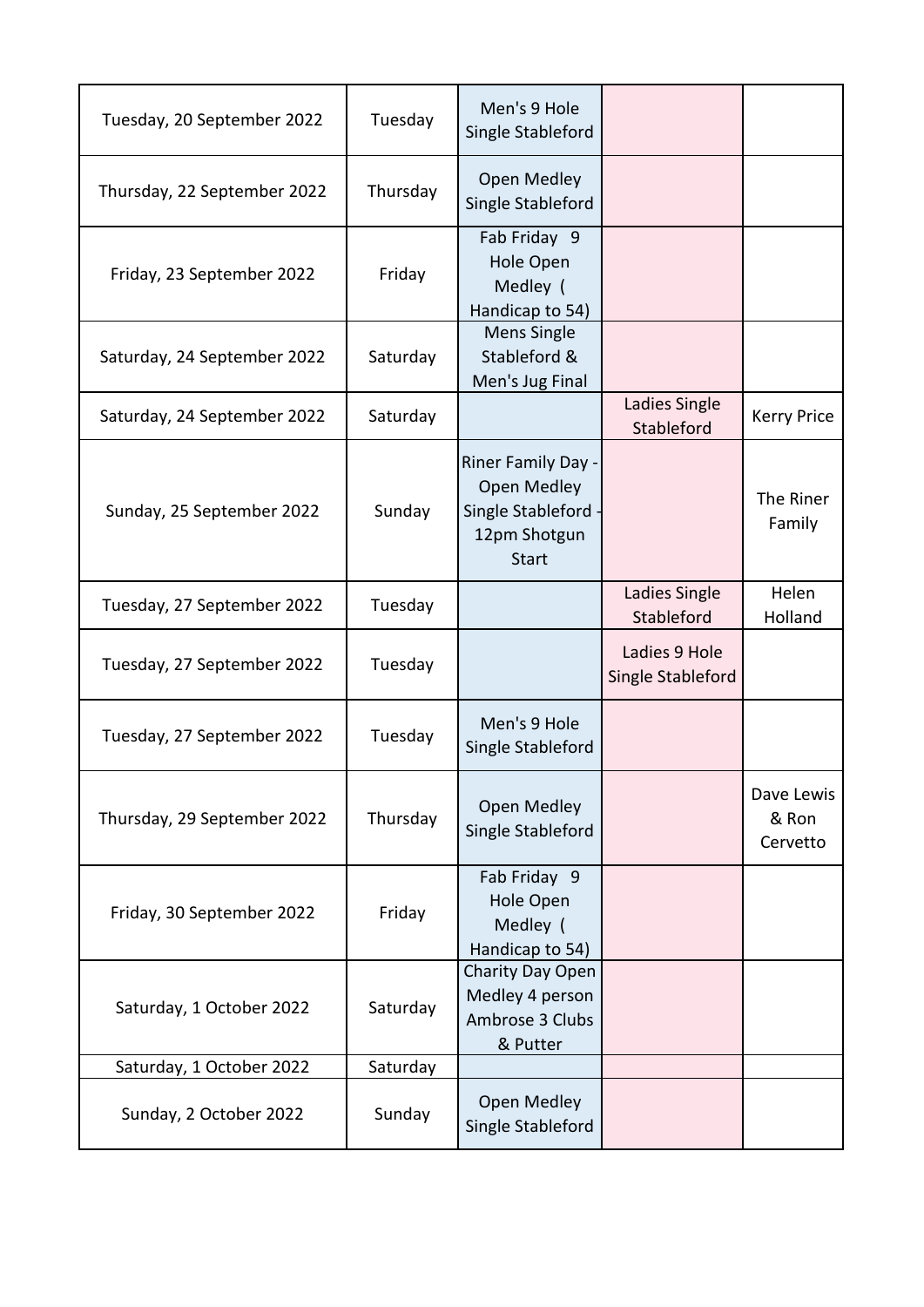| Monday, 3 October 2022   | Monday   | Queens Birthday<br>Holiday - Open<br><b>Medley Single</b><br>Stableford - |                                                                                      |                                                                               |
|--------------------------|----------|---------------------------------------------------------------------------|--------------------------------------------------------------------------------------|-------------------------------------------------------------------------------|
| Tuesday, 4 October 2022  | Tuesday  |                                                                           | Ladies Monthly<br>Medal - Single<br><b>Stroke</b>                                    |                                                                               |
| Tuesday, 4 October 2022  | Tuesday  |                                                                           | Ladies 9 Hole<br>Single Stableford                                                   |                                                                               |
| Tuesday, 4 October 2022  | Tuesday  | Men's 9 hole<br><b>4BBB Stableford</b>                                    |                                                                                      |                                                                               |
| Thursday, 6 October 2022 | Thursday |                                                                           |                                                                                      |                                                                               |
| Thursday, 6 October 2022 | Thursday | <b>Open Medley</b><br><b>4BBB Stableford</b>                              |                                                                                      | Mike Cahill,<br>Kirk<br>Williams,<br>John<br>Wallbank                         |
| Friday, 7 October 2022   | Friday   | Fab Friday 9<br>Hole Open<br>Medley (<br>Handicap to 54)                  |                                                                                      |                                                                               |
| Saturday, 8 October 2022 | Saturday | Mens 4BBB<br>Stableford                                                   |                                                                                      | <b>Neville</b><br>Crouch, Rick<br>Eldridge,<br>Sam<br>Kroeger,<br>Dan Carroll |
| Saturday, 8 October 2022 | Saturday |                                                                           | <b>Ladies Pink</b><br>Charity Day 4BBB<br>Stableford & Pink<br><b>Ball Challenge</b> | Chris Low                                                                     |
| Sunday, 9 October 2022   | Sunday   | Open Medley<br>Single Stableford                                          |                                                                                      | Helen & Tim<br>Carfrae                                                        |
| Tuesday, 11 October 2022 | Tuesday  |                                                                           | Ladies American<br>Foursomes                                                         | Gayle Kemp<br>& Suzanne<br>Jordan                                             |
| Tuesday, 11 October 2022 | Tuesday  |                                                                           | Ladies 9 Hole<br>Single Stableford                                                   |                                                                               |
| Tuesday, 11 October 2022 | Tuesday  | Men's 9 Hole<br>Single Stableford                                         |                                                                                      |                                                                               |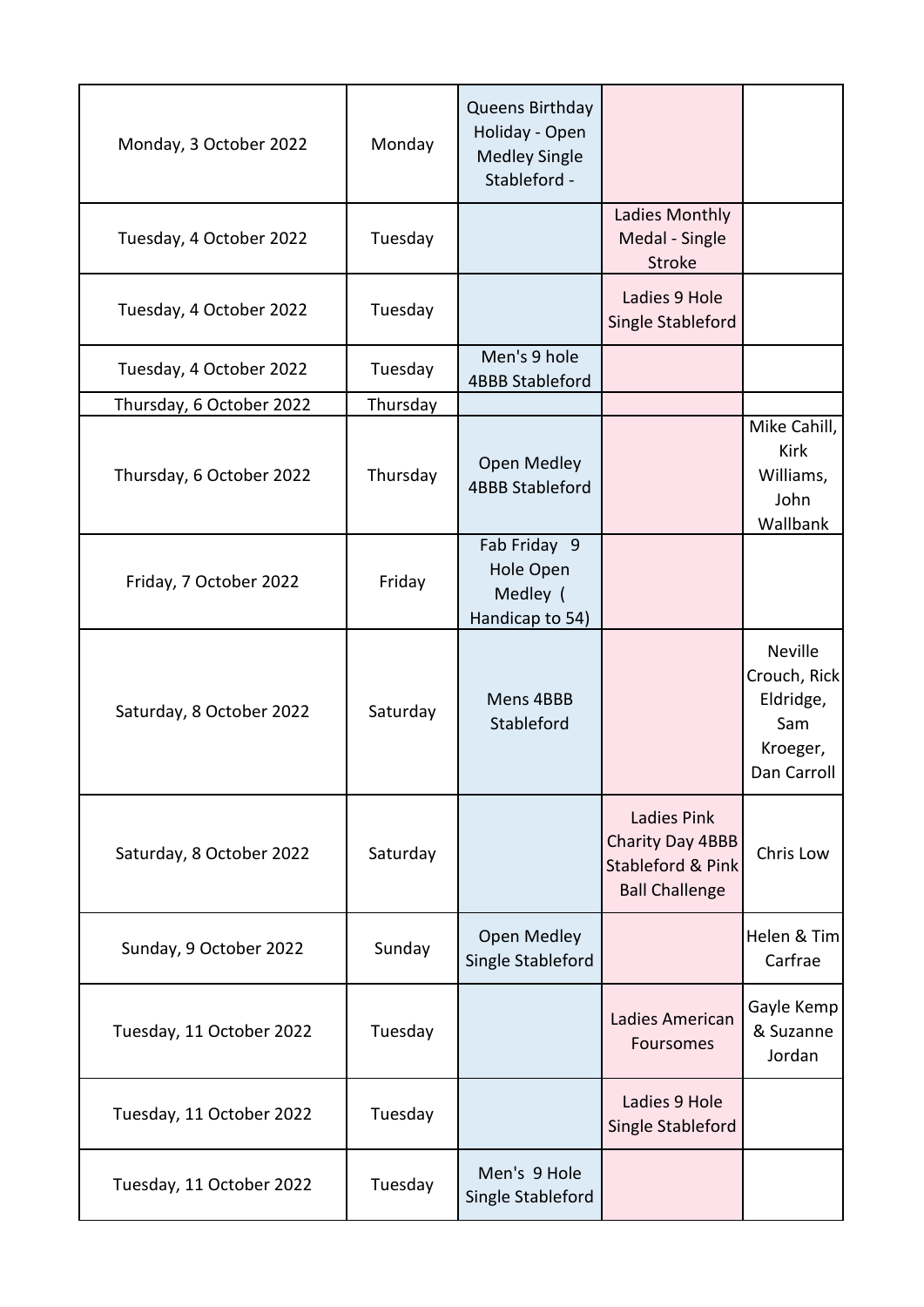| Thursday, 13 October 2022 | Thursday | <b>Open Medley</b><br><b>4BBB Stableford</b>                                                       |                                                                                       | <b>Bill O'Neill</b><br>& John  |
|---------------------------|----------|----------------------------------------------------------------------------------------------------|---------------------------------------------------------------------------------------|--------------------------------|
| Thursday, 13 October 2022 | Thursday |                                                                                                    |                                                                                       | Baisden                        |
| Friday, 14 October 2022   | Friday   | Fab Friday 9<br>Hole Open<br>Medley (<br>Handicap to 54)                                           |                                                                                       |                                |
| Saturday, 15 October 2022 | Saturday | <b>Mens Club</b><br>Championship<br>Single Stroke<br>Round 1 &<br><b>Monthly Medal</b>             |                                                                                       |                                |
| Saturday, 15 October 2022 | Saturday |                                                                                                    | Ladies Club<br>Championship<br>Round 1 Single<br><b>Stroke &amp; Monthly</b><br>Medal |                                |
| Saturday, 15 October 2022 |          |                                                                                                    |                                                                                       |                                |
| Saturday, 15 October 2022 | Saturday |                                                                                                    |                                                                                       |                                |
| Sunday, 16 October 2022   | Sunday   | <b>Superior Pak</b><br><b>Super Series</b><br>Round 9 - Open<br><b>Medley Single</b><br>Stableford |                                                                                       | Superior<br>Pak Rob<br>Wrigley |
| Tuesday, 18 October 2022  | Tuesday  |                                                                                                    | Ladies Pink Day<br><b>4BBB Stableford</b><br>with a Draw                              | Di<br>Marchbank                |
| Tuesday, 18 October 2022  | Tuesday  |                                                                                                    | Ladies 9 Hole<br>Single Stableford                                                    |                                |
| Tuesday, 18 October 2022  | Tuesday  | Men's 9 Hole<br>Single Stableford                                                                  |                                                                                       |                                |
| Thursday, 20 October 2022 | Thursday | Open Medley<br><b>Back Marker</b><br><b>Challenge Single</b><br>Stroke                             |                                                                                       |                                |
| Friday, 21 October 2022   | Friday   | Fab Friday 9<br>Hole Open<br>Medley (<br>Handicap to 54)                                           |                                                                                       |                                |
| Saturday, 22 October 2022 | Saturday | <b>Mens Club</b><br>Championship<br>Single Stroke<br>Round 2                                       |                                                                                       |                                |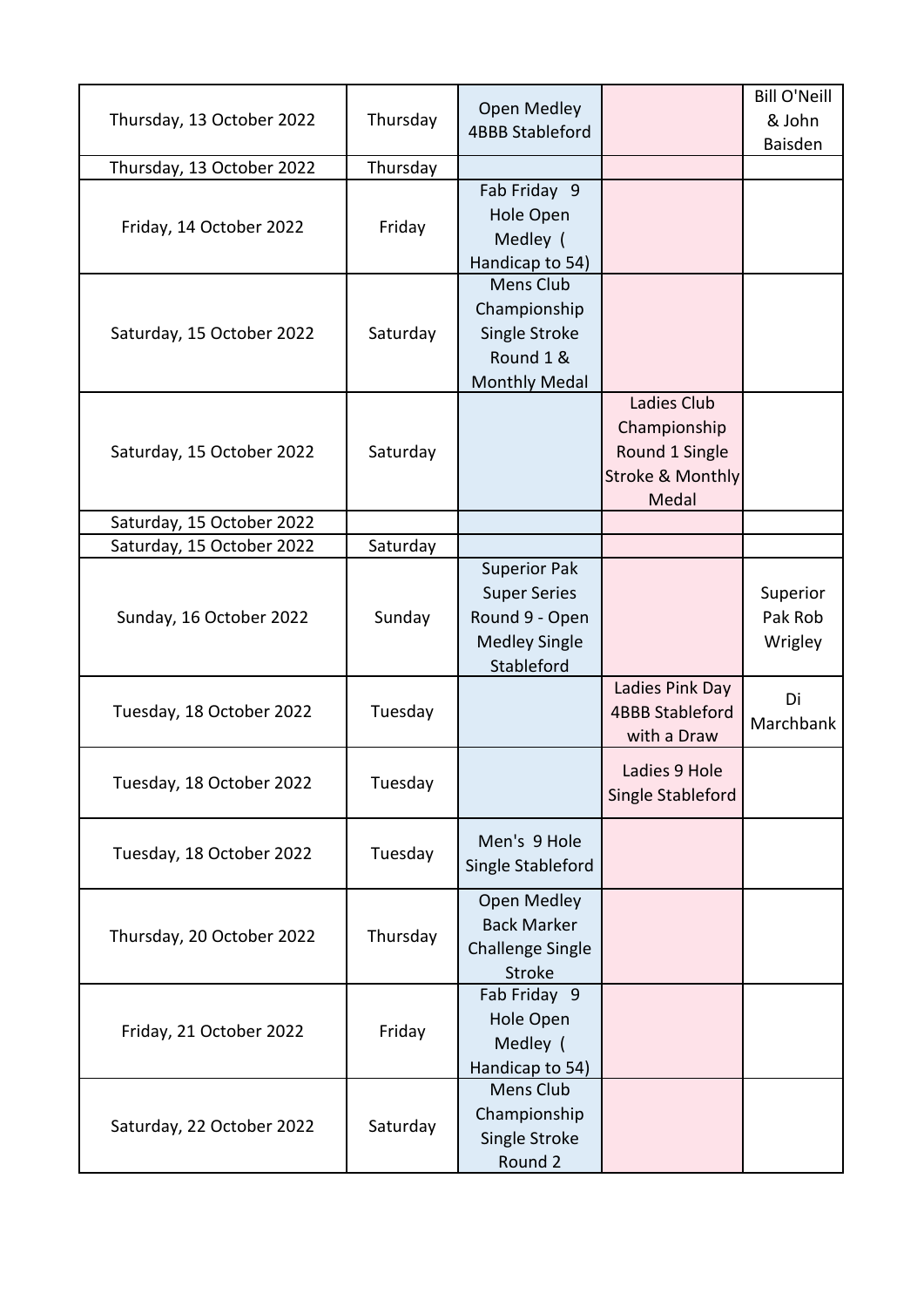| Saturday, 22 October 2022  | Saturday  |                                                          | Ladies Club<br>Championship<br>Round 2 Single<br>Stroke |                                  |
|----------------------------|-----------|----------------------------------------------------------|---------------------------------------------------------|----------------------------------|
| Sunday, 23 October 2022    | Sunday    | Mens Club<br>Championship<br>Single stroke<br>round 3    |                                                         |                                  |
| Sunday, 23 October 2022    |           |                                                          | Ladies Club<br>Championship<br>Round 3                  |                                  |
| Sunday, 23 October 2022    | Sunday    |                                                          |                                                         |                                  |
| Monday, 24 October 2022    | Monday    |                                                          |                                                         |                                  |
| Tuesday, 25 October 2022   | Tuesday   |                                                          | Ladies 4BBB<br>Multiplier                               | Joanne<br>Collins &<br>Sam Conry |
| Tuesday, 25 October 2022   | Tuesday   |                                                          | Ladies 9 Hole<br>Single Stableford                      |                                  |
| Tuesday, 25 October 2022   | Tuesday   | Men's 9 Hole<br>Single Stableford                        |                                                         |                                  |
| Wednesday, 26 October 2022 | Wednesday |                                                          |                                                         |                                  |
| Thursday, 27 October 2022  | Thursday  | Open Medley<br>Single Stableford                         |                                                         | <b>Bruce</b><br>McHattan         |
| Thursday, 27 October 2022  | Thursday  | Fab Friday 9<br>Hole Open<br>Medley (<br>Handicap to 54) |                                                         |                                  |
| Saturday, 29 October 2022  | Saturday  | Mens Club<br>Championship<br>Single Stroke<br>Round 4    |                                                         |                                  |
| Saturday, 29 October 2022  |           |                                                          | Ladies Club<br>Championship<br>Round 4 Single<br>Stroke |                                  |
| Saturday, 29 October 2022  | Saturday  |                                                          |                                                         |                                  |
| Saturday, 29 October 2022  | Saturday  |                                                          |                                                         |                                  |
| Sunday, 30 October 2022    | Sunday    | Open Medley<br>Single Stableford                         |                                                         |                                  |
| Tuesday, 1 November 2022   | Tuesday   | Men's 9 Hole<br>Single Stableford                        |                                                         |                                  |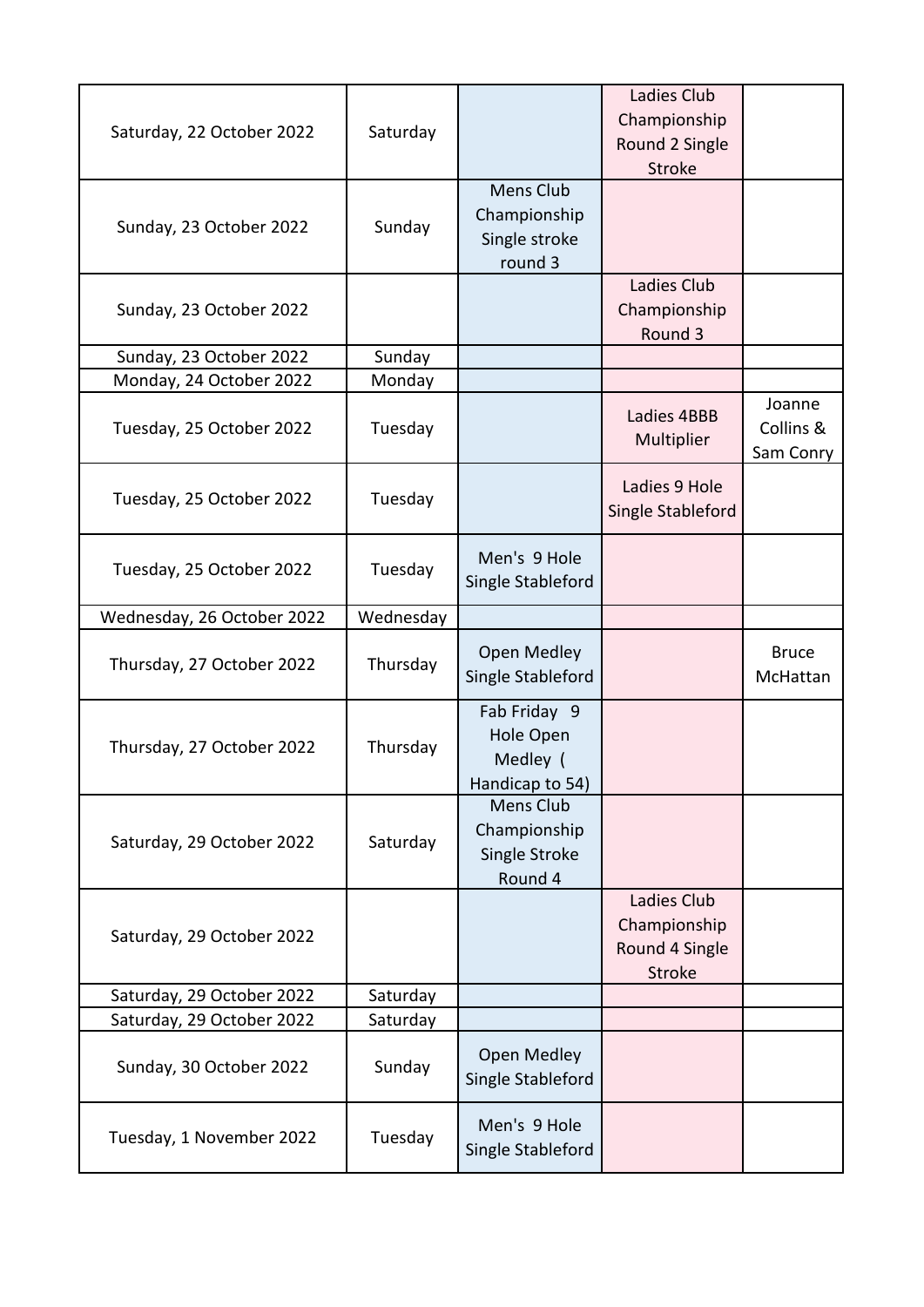| Tuesday, 1 November 2022   | Tuesday  |                                                          | <b>Melbourne Cup -</b><br><b>No Ladies Event</b> |                                        |
|----------------------------|----------|----------------------------------------------------------|--------------------------------------------------|----------------------------------------|
| Thursday, 3 November 2022  | Thursday | Open Medley<br>Single Stableford                         |                                                  |                                        |
| Thursday, 3 November 2022  | Thursday |                                                          |                                                  |                                        |
| Friday, 4 November 2022    | Friday   | Fab Friday 9<br>Hole Open<br>Medley (<br>Handicap to 54) |                                                  |                                        |
| Saturday, 5 November 2022  | Saturday | <b>Ryan Civil</b><br>Contracting<br>Monthly Medal        |                                                  | <b>Ryan Civil</b><br>Contracting       |
| Saturday, 5 November 2022  | Saturday |                                                          | Ladies Monthly<br>Medal                          |                                        |
| Sunday, 6 November 2022    | Sunday   | Open Medley<br><b>4BBB Stableford</b>                    |                                                  |                                        |
| Monday, 7 November 2022    | Monday   |                                                          | <b>RENOVATIONS WEEK</b>                          |                                        |
| Tuesday, 8 November 2022   | Tuesday  |                                                          | Ladies 2 Person<br>Ambrose                       | Jan<br>Lemberg &<br>Louise<br>Tregenza |
| Tuesday, 8 November 2022   | Tuesday  | Men's 2 Person<br>Ambrose                                |                                                  |                                        |
| Thursday, 10 November 2022 | Thursday | Open Medley<br>Single Stableford                         |                                                  |                                        |
| Friday, 11 November 2022   | Friday   | Fab Friday 9<br>Hole Open<br>Medley (<br>Handicap to 54) |                                                  |                                        |
| Saturday, 12 November 2022 | Saturday | Men's 2 Person<br>Stableford<br>Multiplier               |                                                  | Ellison<br>Moschella<br>& Co           |
| Saturday, 12 November 2022 | Saturday |                                                          | Ladies Single Stab                               | Skin Spa                               |
| Sunday, 13 November 2022   | Sunday   | Open Medley<br>Single Stableford                         |                                                  |                                        |
| Tuesday, 15 November 2022  | Tuesday  |                                                          | Ladies 4BBB<br>Stableford                        | <b>Nutrimetics</b><br>Liz Pereira      |
| Tuesday, 15 November 2022  | Tuesday  |                                                          | Ladies 9 Hole<br>Single Stableford               |                                        |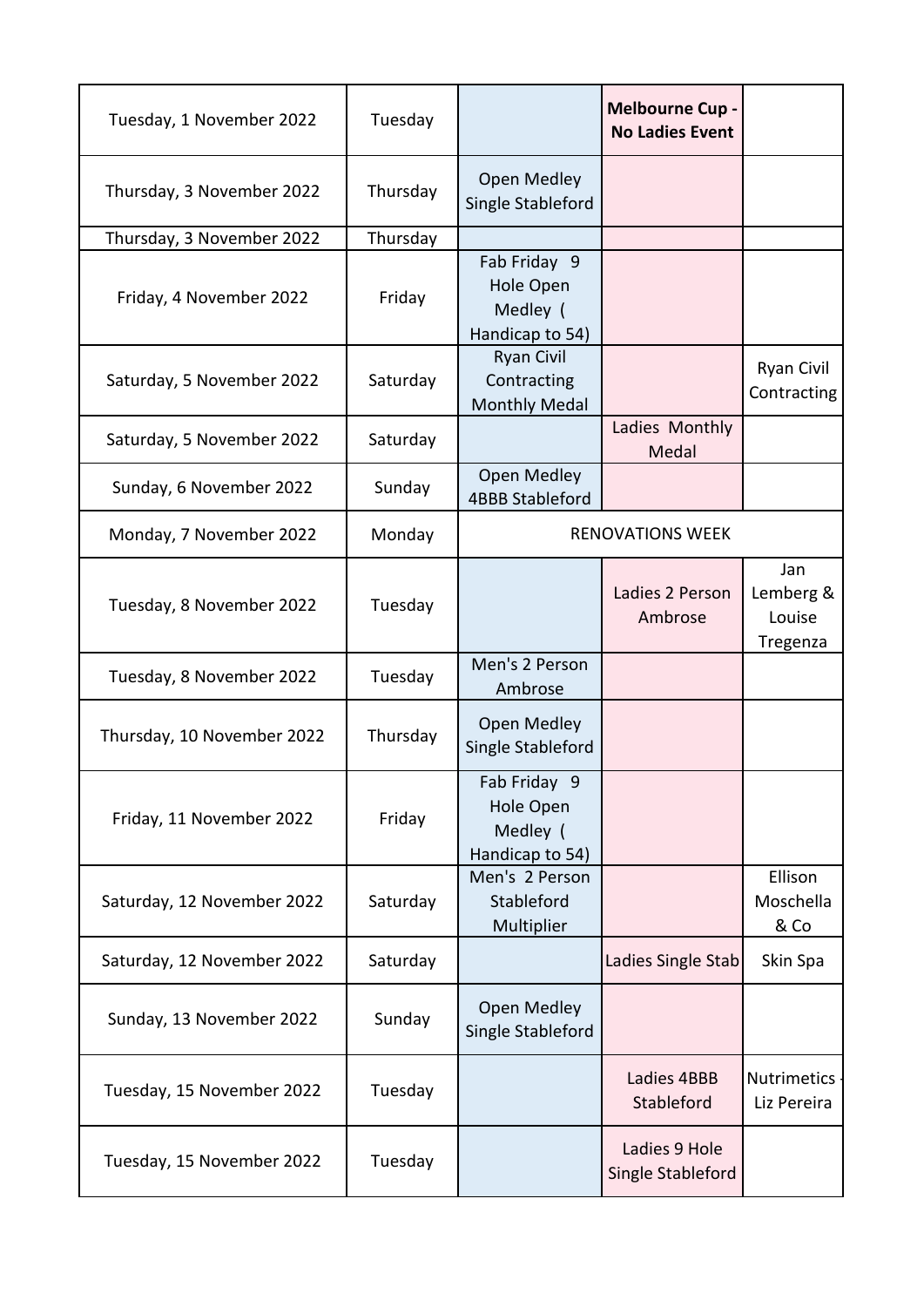| Tuesday, 15 November 2022  | Tuesday  | Men's 9 Hole<br>Single Stableford                                                                   |                                    |                                      |
|----------------------------|----------|-----------------------------------------------------------------------------------------------------|------------------------------------|--------------------------------------|
| Thursday, 17 November 2022 | Thursday | Open Medley<br><b>Back Marker</b><br>Challenge - Single<br><b>Stroke</b>                            |                                    |                                      |
| Friday, 18 November 2022   | Friday   | Fab Friday 9<br>Hole Open<br>Medley (<br>Handicap to 54)                                            |                                    |                                      |
| Saturday, 19 November 2022 | Saturday | Open Medley<br>4BBB Stableford -<br><b>Vic Park</b><br><b>Memorial Day</b>                          |                                    | <b>Ex Vic Park</b><br><b>Members</b> |
| Saturday, 19 November 2022 | Saturday |                                                                                                     |                                    |                                      |
| Sunday, 20 November 2022   | Sunday   | Open Medley<br>Single Stableford<br>& Presentation<br>Day                                           |                                    |                                      |
| Monday, 21 November 2022   | Monday   |                                                                                                     |                                    |                                      |
| Tuesday, 22 November 2022  | Tuesday  |                                                                                                     | Ladies 4BBB<br>Stableford          | Susan<br>Trapett &<br>Jenny Ip       |
| Tuesday, 22 November 2022  | Tuesday  |                                                                                                     | Ladies 9 Hole<br>Single Stableford |                                      |
| Tuesday, 22 November 2022  | Tuesday  | Men's 9 Hole<br>Single Stableford                                                                   |                                    |                                      |
| Thursday, 24 November 2022 | Thursday | <b>Open Medley</b><br><b>4BBB Stableford</b>                                                        |                                    |                                      |
| Friday, 25 November 2022   | Friday   | Fab Friday 9<br>Hole Open<br>Medley (<br>Handicap to 54)                                            |                                    |                                      |
| Saturday, 26 November 2022 | Saturday | Charity Day for<br>Movember Open<br>Medley                                                          |                                    | Josh<br>Langdon                      |
| Saturday, 26 November 2022 | Saturday |                                                                                                     |                                    |                                      |
| Sunday, 27 November 2022   | Sunday   | <b>Superior Pak</b><br><b>Super Series</b><br>Round 10 - Open<br><b>Medley Single</b><br>Stableford |                                    | Superior<br>Pak Rob<br>Wrigley       |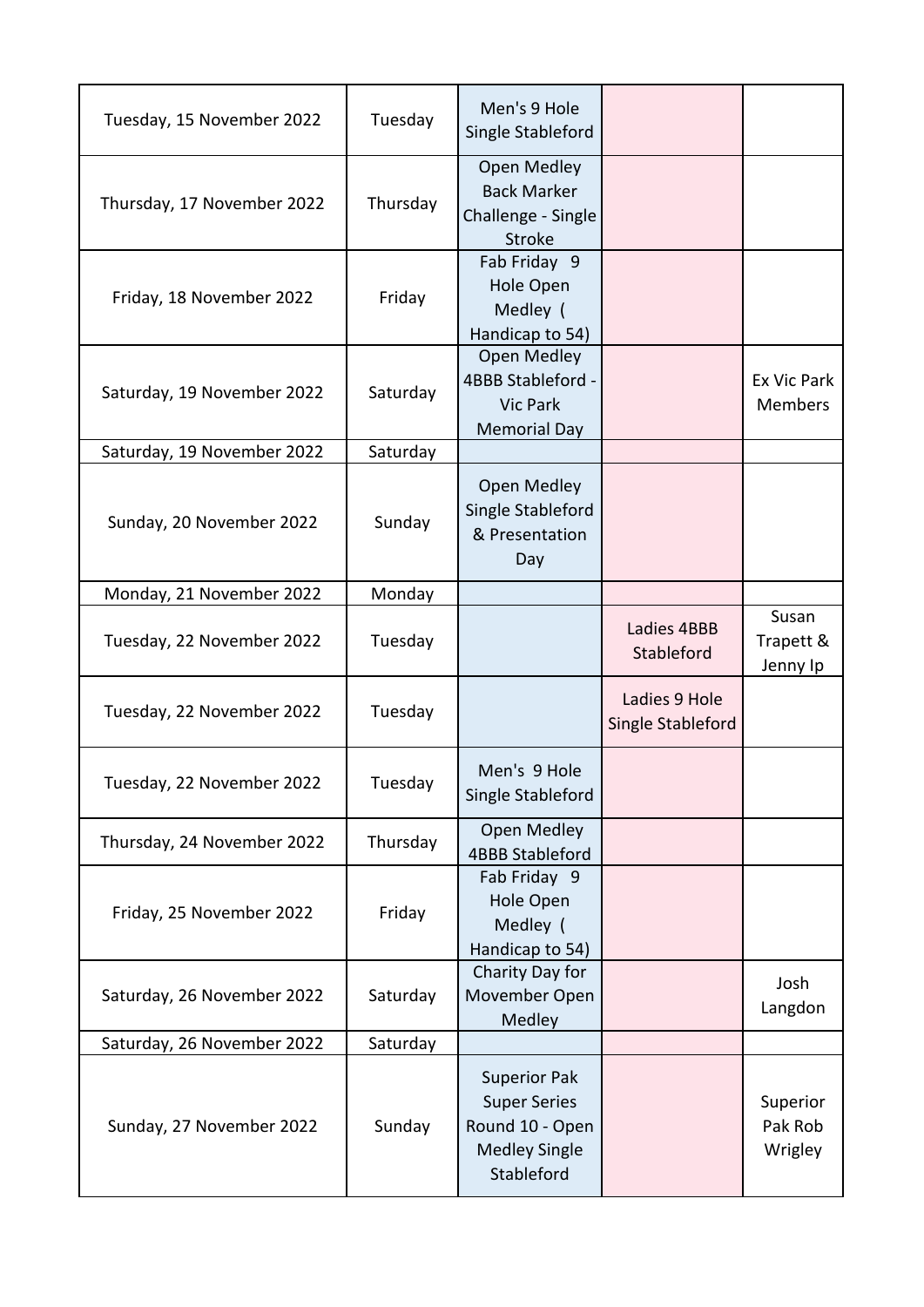| Tuesday, 29 November 2022  | Tuesday  |                                                          | Ladies Closing<br>Day - Best 2 of 4<br>Stableford | Alex Gow<br>Funerals (<br><b>Alistair Gow</b> |
|----------------------------|----------|----------------------------------------------------------|---------------------------------------------------|-----------------------------------------------|
| Tuesday, 29 November 2022  | Tuesday  | Men's 9 Hole<br>Single Stableford                        |                                                   |                                               |
| Thursday, 1 December 2022  | Thursday | Open Medley<br>Single Stableford                         |                                                   |                                               |
| Friday, 2 December 2022    | Friday   | Fab Friday 9<br>Hole Open<br>Medley (<br>Handicap to 54) |                                                   |                                               |
| Saturday, 3 December 2022  | Saturday | <b>Ryan Civil</b><br>Contracting<br><b>Monthly Medal</b> |                                                   | Ryan Civil<br>Contracting                     |
| Saturday, 3 December 2022  | Saturday |                                                          | Ladies Closing<br>Day Single Stab                 | Alex Gow<br>Funerals (<br><b>Alistair Gow</b> |
| Sunday, 4 December 2022    | Sunday   | <b>Open Medley</b><br>Single Stableford                  |                                                   |                                               |
| Tuesday, 6 December 2022   | Tuesday  |                                                          | Ladies 9 Hole<br>Comp - Open<br>Single Stableford |                                               |
| Tuesday, 6 December 2022   | Tuesday  | Men's 9 Hole<br>Single Stableford                        |                                                   |                                               |
| Thursday, 8 December 2022  | Thursday | Open 4BBB<br>Stableford                                  |                                                   | The Batch<br>Family                           |
| Friday, 9 December 2022    | Friday   | Fab Friday 9<br>Hole Open<br>Medley (<br>Handicap to 54) |                                                   |                                               |
| Saturday, 10 December 2022 | Saturday | Open 4BBB<br>Stableford                                  |                                                   |                                               |
| Saturday, 10 December 2022 | Saturday |                                                          | Ladies Single<br>Stableford                       |                                               |
| Sunday, 11 December 2022   | Sunday   | Open Medley<br>Single Stableford                         |                                                   |                                               |
| Tuesday, 13 December 2022  | Tuesday  |                                                          | Ladies 9 Hole<br>Comp - Open<br>Single Stableford |                                               |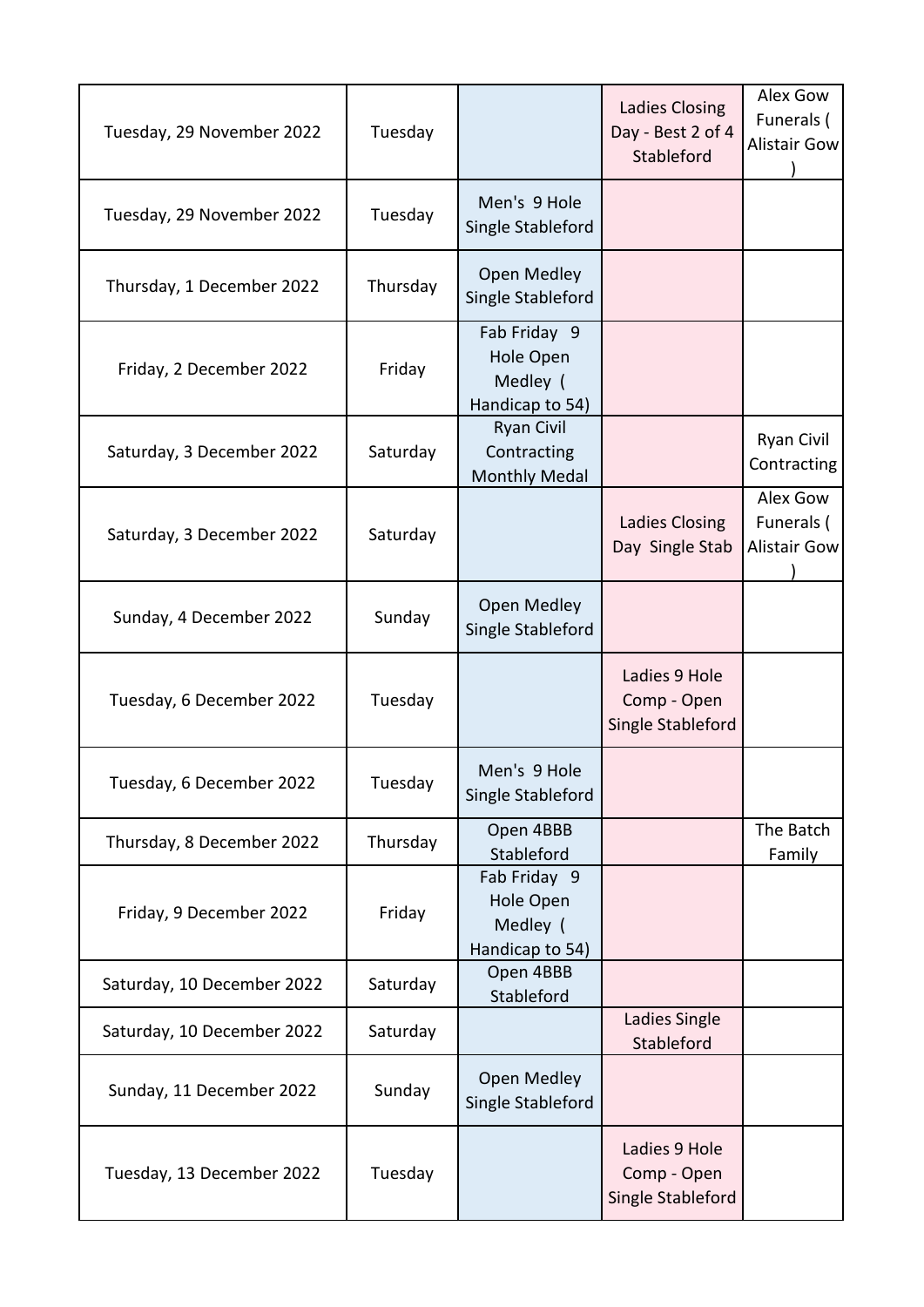| Tuesday, 13 December 2022  | Tuesday  | Men's 9 Hole<br>Single Stableford                                                               |                                                              |                                                                               |
|----------------------------|----------|-------------------------------------------------------------------------------------------------|--------------------------------------------------------------|-------------------------------------------------------------------------------|
| Thursday, 15 December 2022 | Thursday | Open Medley<br><b>Back Marker</b><br>Challenge - Single<br><b>Stroke</b>                        |                                                              |                                                                               |
| Friday, 16 December 2022   | Friday   | Fab Friday 9<br>Hole Open<br>Medley (<br>Handicap to 54)                                        |                                                              |                                                                               |
| Saturday, 17 December 2022 | Saturday | Open Medley<br><b>Texan Scramble</b><br>Team $(4)$                                              |                                                              | Andrew<br>Brain, Steve<br>Kelly,<br>Michael<br>Anderson,&<br>Jason<br>Justice |
| Saturday, 17 December 2022 | Saturday |                                                                                                 | Ladies Single<br>Stableford - 3<br>Clubs & Putter<br>Fun Day | Lorelle<br>Digan                                                              |
| Sunday, 18 December 2022   | Sunday   | <b>Superior Pak</b><br><b>Super Series</b><br>Final Round -<br>Open Medley<br>Single Stableford |                                                              | Superior<br>Pak Rob<br>Wrigley                                                |
| Tuesday, 20 December 2022  | Tuesday  |                                                                                                 | Ladies 9 Hole<br>Comp - Open<br>Single Stableford            |                                                                               |
| Tuesday, 20 December 2022  | Tuesday  | Men's 9 Hole<br>Single Stableford                                                               |                                                              |                                                                               |
| Thursday, 22 December 2022 | Thursday | <b>Open Medley</b><br>Single Stableford                                                         |                                                              |                                                                               |
| Friday, 23 December 2022   | Friday   | Fab Friday 9<br>Hole Open<br>Medley (<br>Handicap to 54)                                        |                                                              |                                                                               |
| Saturday, 24 December 2022 | Saturday | Single Stableford<br>Open Medley                                                                |                                                              |                                                                               |
| Saturday, 24 December 2022 | Saturday |                                                                                                 |                                                              |                                                                               |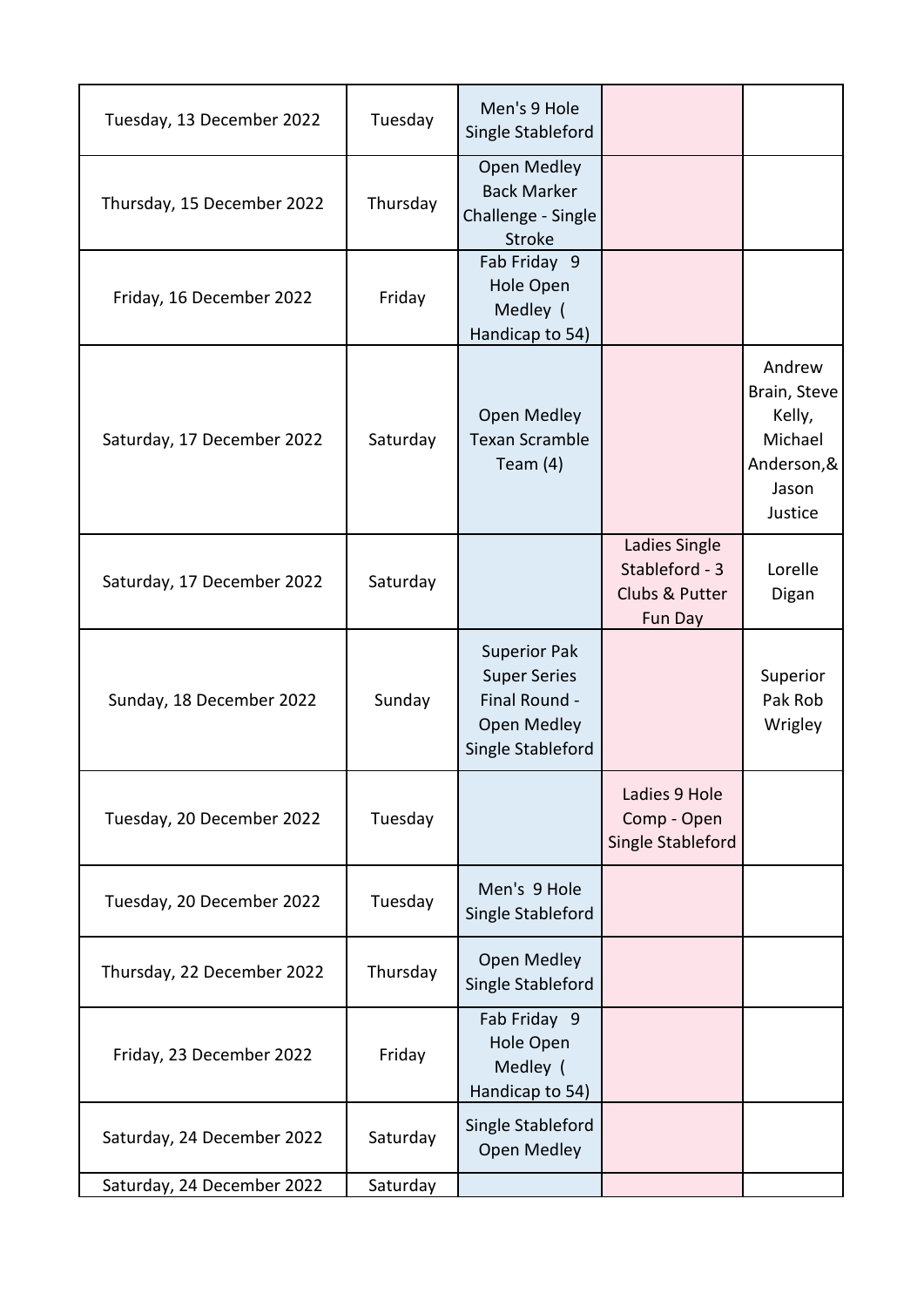| Sunday, 25 December 2022   | Sunday   | <b>Christmas Day Club Closed</b>                                           |                                                   |                                  |
|----------------------------|----------|----------------------------------------------------------------------------|---------------------------------------------------|----------------------------------|
| Monday, 26 December 2022   | Monday   | Open Medley<br>Single Stableford<br><b>Boxing Day</b><br>Holiday           |                                                   |                                  |
| Tuesday, 27 December 2022  | Tuesday  |                                                                            |                                                   |                                  |
| Tuesday, 27 December 2022  | Tuesday  | Christmas Day<br><b>Holiday Open</b><br><b>Medley Single</b><br>Stableford |                                                   |                                  |
| Thursday, 29 December 2022 | Thursday | <b>Open Medley</b><br>Single Stableford                                    |                                                   |                                  |
| Friday, 30 December 2022   | Friday   | Fab Friday 9<br>Hole Open<br>Medley (<br>Handicap to 54)                   |                                                   |                                  |
| Saturday, 31 December 2022 | Saturday | Open Medley<br>Single Stableford                                           |                                                   |                                  |
| Saturday, 31 December 2022 | Saturday |                                                                            |                                                   |                                  |
| Sunday, 1 January 2023     | Sunday   | Open Medley<br>Single Stableford<br>New Years Day                          |                                                   |                                  |
| Monday, 2 January 2023     | Monday   | New Years Day<br>Holiday Open<br><b>Medley Single</b><br>Stableford        |                                                   |                                  |
| Tuesday, 3 January 2023    | Tuesday  |                                                                            | Ladies 9 Hole<br>Comp - Open<br>Single Stableford |                                  |
| Tuesday, 3 January 2023    | Tuesday  | Men's 9 Hole<br>Single Stableford                                          |                                                   |                                  |
| Thursday, 5 January 2023   | Thursday | Open Medley<br><b>4BBB Stableford</b>                                      |                                                   |                                  |
| Friday, 6 January 2023     | Friday   | Fab Friday 9<br>Hole Open<br>Medley (<br>Handicap to 54)                   |                                                   |                                  |
| Saturday, 7 January 2023   | Saturday | <b>Ryan Civil</b><br><b>Contracting Mens</b><br><b>Monthly Medal</b>       |                                                   | <b>Ryan Civil</b><br>Contracting |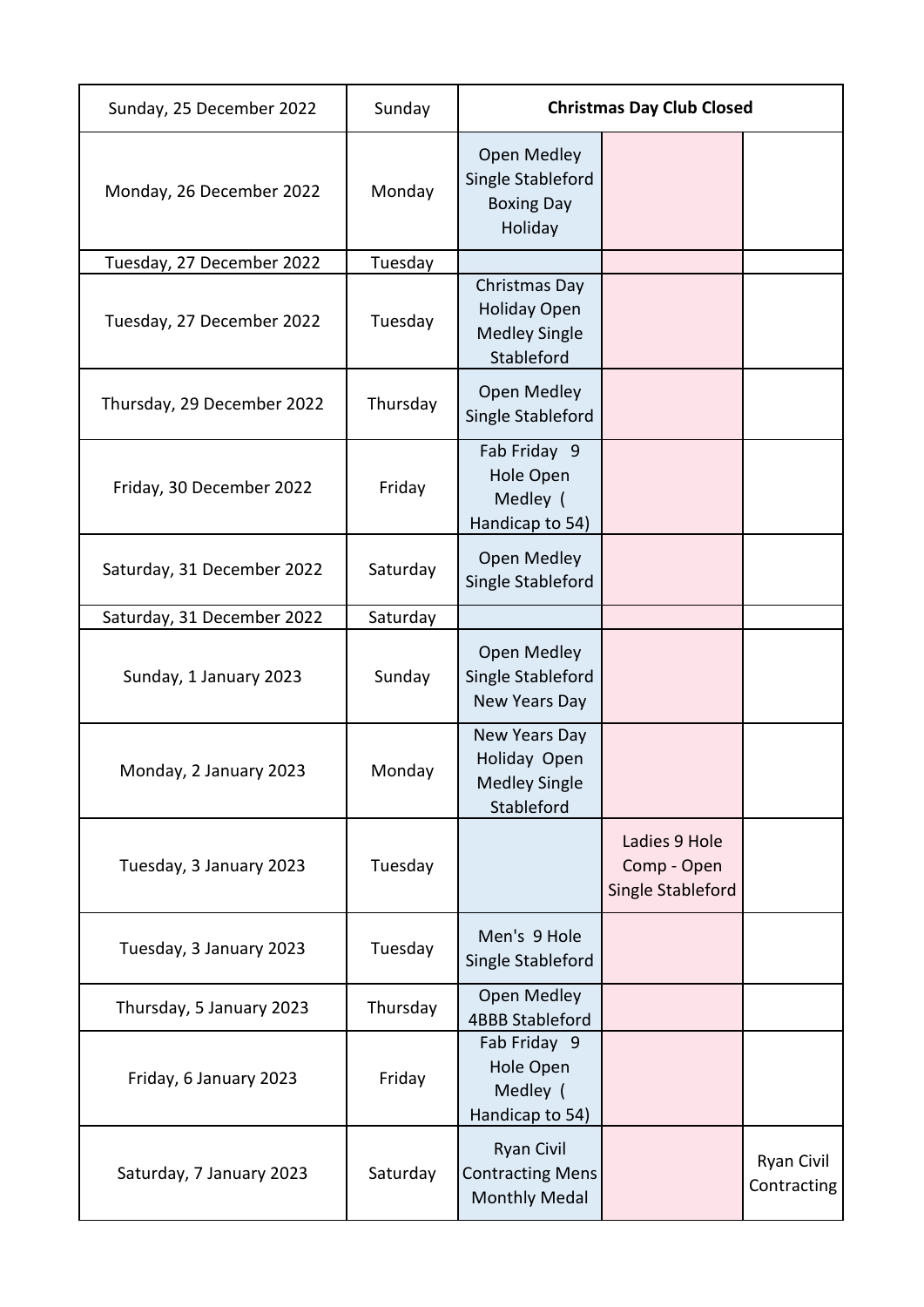| Saturday, 7 January 2023  | Saturday |                                                                          | Ladies Single<br>Stableford                       |                 |
|---------------------------|----------|--------------------------------------------------------------------------|---------------------------------------------------|-----------------|
| Sunday, 8 January 2023    | Sunday   | Open Medley<br>Single Stableford                                         |                                                   |                 |
| Tuesday, 10 January 2023  | Tuesday  |                                                                          | Ladies 9 Hole<br>Comp - Open<br>Single Stableford |                 |
| Tuesday, 10 January 2023  | Tuesday  | Men's 9 Hole<br>Single Stableford                                        |                                                   |                 |
| Thursday, 12 January 2023 | Thursday | Open Medley<br>Single Stableford                                         |                                                   |                 |
| Friday, 13 January 2023   | Friday   | Fab Friday 9<br>Hole Open<br>Medley (<br>Handicap to 54)                 |                                                   |                 |
| Saturday, 14 January 2023 | Saturday | <b>Open Single</b><br>Stableford                                         |                                                   | Dom<br>Galligan |
| Saturday, 14 January 2023 | Saturday |                                                                          | Ladies Open<br><b>4BBB Stableford</b>             |                 |
| Sunday, 15 January 2023   | Sunday   | Open Medley<br>Single Stableford                                         |                                                   |                 |
| Tuesday, 17 January 2023  | Tuesday  |                                                                          | Ladies 9 Hole<br>Comp - Open<br>Single Stableford |                 |
| Tuesday, 17 January 2023  | Tuesday  | Men's 9 Hole<br>Single Stableford                                        |                                                   |                 |
| Thursday, 19 January 2023 | Thursday | Open Medley<br><b>Back Marker</b><br>Challenge - Single<br><b>Stroke</b> |                                                   |                 |
| Friday, 20 January 2023   | Friday   | Fab Friday 9<br>Hole Open<br>Medley (<br>Handicap to 54)                 |                                                   |                 |
| Saturday, 21 January 2023 | Saturday | Men'sOpen Single<br>Stableford                                           |                                                   |                 |
| Saturday, 21 January 2023 | Saturday |                                                                          | Ladies Single<br>Stableford                       |                 |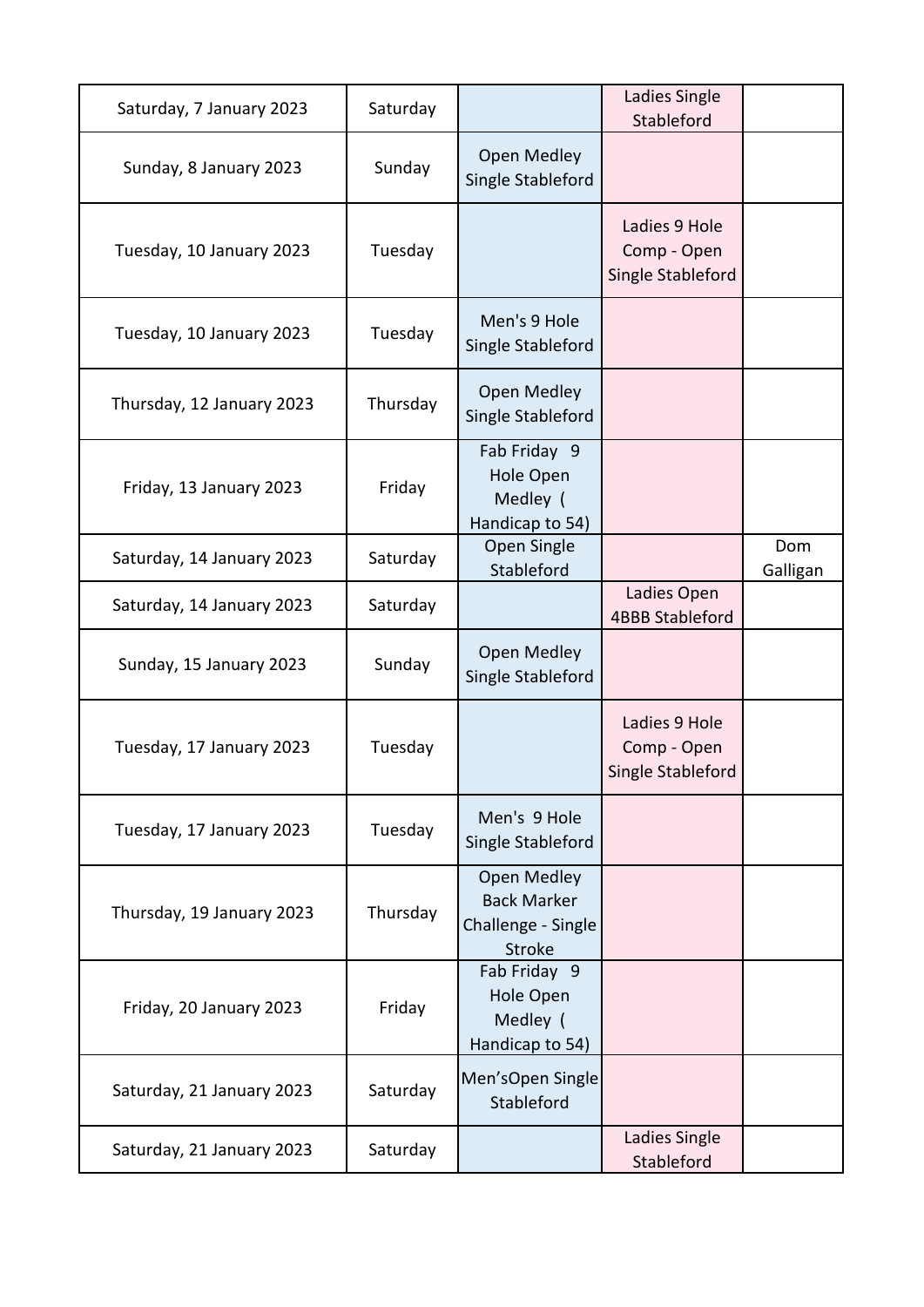| Sunday, 22 January 2023   | Sunday   | Open Medley<br>Single Stableford                                                      |                                                                  |                                      |
|---------------------------|----------|---------------------------------------------------------------------------------------|------------------------------------------------------------------|--------------------------------------|
| Tuesday, 24 January 2023  | Tuesday  | Mens 9 Hole<br>Single Stableford                                                      |                                                                  |                                      |
| Thursday, 26 January 2023 | Thursday | Australia Day<br>Holiday - Open<br><b>Medley Single</b><br>Stableford                 |                                                                  |                                      |
| Friday, 27 January 2023   | Friday   | Fab Friday 9<br>Hole Open<br>Medley (<br>Handicap to 54)                              |                                                                  |                                      |
| Saturday, 28 January 2023 | Saturday | Men's Open 4BBB<br>Stableford                                                         |                                                                  |                                      |
| Saturday, 28 January 2023 | Saturday |                                                                                       | Ladies Open Day<br>Single Stableford                             | Councillor<br><b>Steve</b><br>Toomey |
| Sunday, 29 January 2023   | Sunday   | <b>Open Medley</b><br>Single Stableford                                               |                                                                  |                                      |
| Tuesday, 31 January 2023  | Tuesday  |                                                                                       | Ladies Open Day<br>Best 2 of 4BBB<br>Stableford<br>(Teams Event) |                                      |
| Tuesday, 31 January 2023  | Tuesday  | Men's 9 Hole<br>Single Stableford                                                     |                                                                  |                                      |
| Thursday, 2 February 2023 | Thursday | <b>Graeme Barton</b><br>Memorial - Open<br>Medley 2 Person<br>Aggregate<br>Stableford |                                                                  |                                      |
| Friday, 3 February 2023   | Friday   | Fab Friday 9<br>Hole Open<br>Medley (<br>Handicap to 54)                              |                                                                  |                                      |
| Saturday, 4 February 2023 | Saturday | <b>Ryan Civil</b><br>Contracting<br><b>Monthly Medal</b>                              |                                                                  | Ryan Civil<br>Contracting            |
| Saturday, 4 February 2023 | Saturday |                                                                                       | Ladies Monthly<br>Medal                                          |                                      |
| Sunday, 5 February 2023   | Sunday   | Open Medley<br>Single Stableford                                                      |                                                                  |                                      |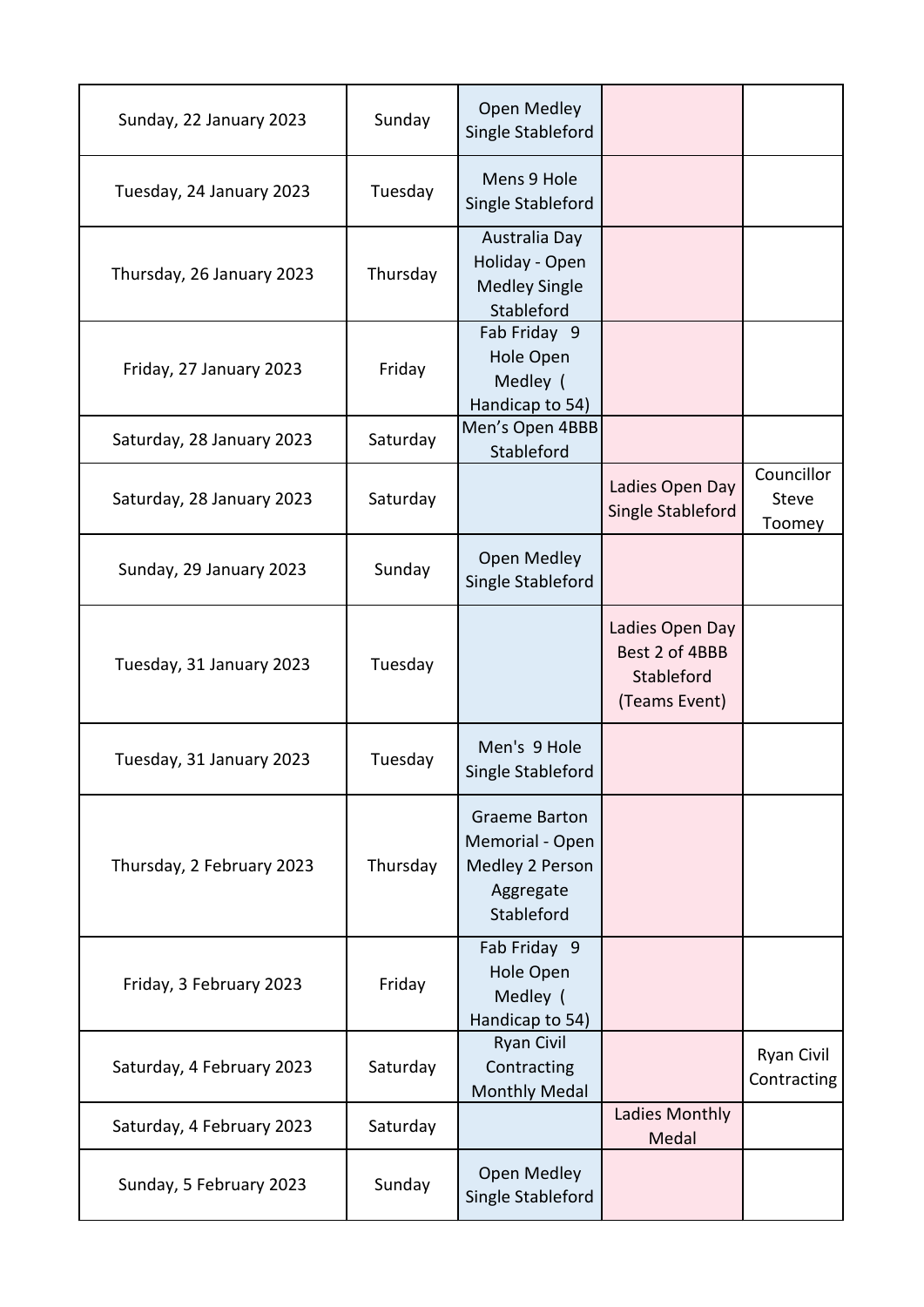| Sunday, 5 February 2023    | Sunday   |                                                                                 |                                                           |  |
|----------------------------|----------|---------------------------------------------------------------------------------|-----------------------------------------------------------|--|
| Tuesday, 7 February 2023   | Tuesday  |                                                                                 | Ladies Monthly<br>Medal - Stroke                          |  |
| Tuesday, 7 February 2023   | Tuesday  |                                                                                 | Ladies 9 Hole<br>Single Stableford                        |  |
| Tuesday, 7 February 2023   | Tuesday  | Men's 9 Hole<br>Single Stableford                                               |                                                           |  |
| Thursday, 9 February 2023  | Thursday | Open Medley<br>Single Stableford                                                |                                                           |  |
| Friday, 10 February 2023   | Friday   | Fab Friday 9<br>Hole Open<br>Medley (<br>Handicap to 54)                        |                                                           |  |
| Saturday, 11 February 2023 | Saturday | Open 4BBB<br>Stableford                                                         |                                                           |  |
| Saturday, 11 February 2023 | Saturday |                                                                                 | Ladies 4BBB<br>Stableford                                 |  |
| Sunday, 12 February 2023   | Sunday   | Open Medley<br>Single Stableford                                                |                                                           |  |
| Tuesday, 14 February 2023  | Tuesday  |                                                                                 | Ladies Fun Day -<br><b>Team Stableford</b><br>(Team Of 4) |  |
| Tuesday, 14 February 2023  | Tuesday  | Men's 9 Hole<br>Single Stableford                                               |                                                           |  |
| Thursday, 16 February 2023 | Thursday | <b>Open Medley</b><br><b>Back Marker</b><br>Challenge - Single<br><b>Stroke</b> |                                                           |  |
| Friday, 17 February 2023   | Friday   | Fab Friday 9<br>Hole Open<br>Medley (<br>Handicap to 54)                        |                                                           |  |
| Saturday, 18 February 2023 | Saturday | Jim Newborough<br><b>Memorial 4BBB</b><br>Stroke V Par -<br>**Honour<br>Board** |                                                           |  |
| Saturday, 18 February 2023 | Saturday |                                                                                 | Ladies ***                                                |  |